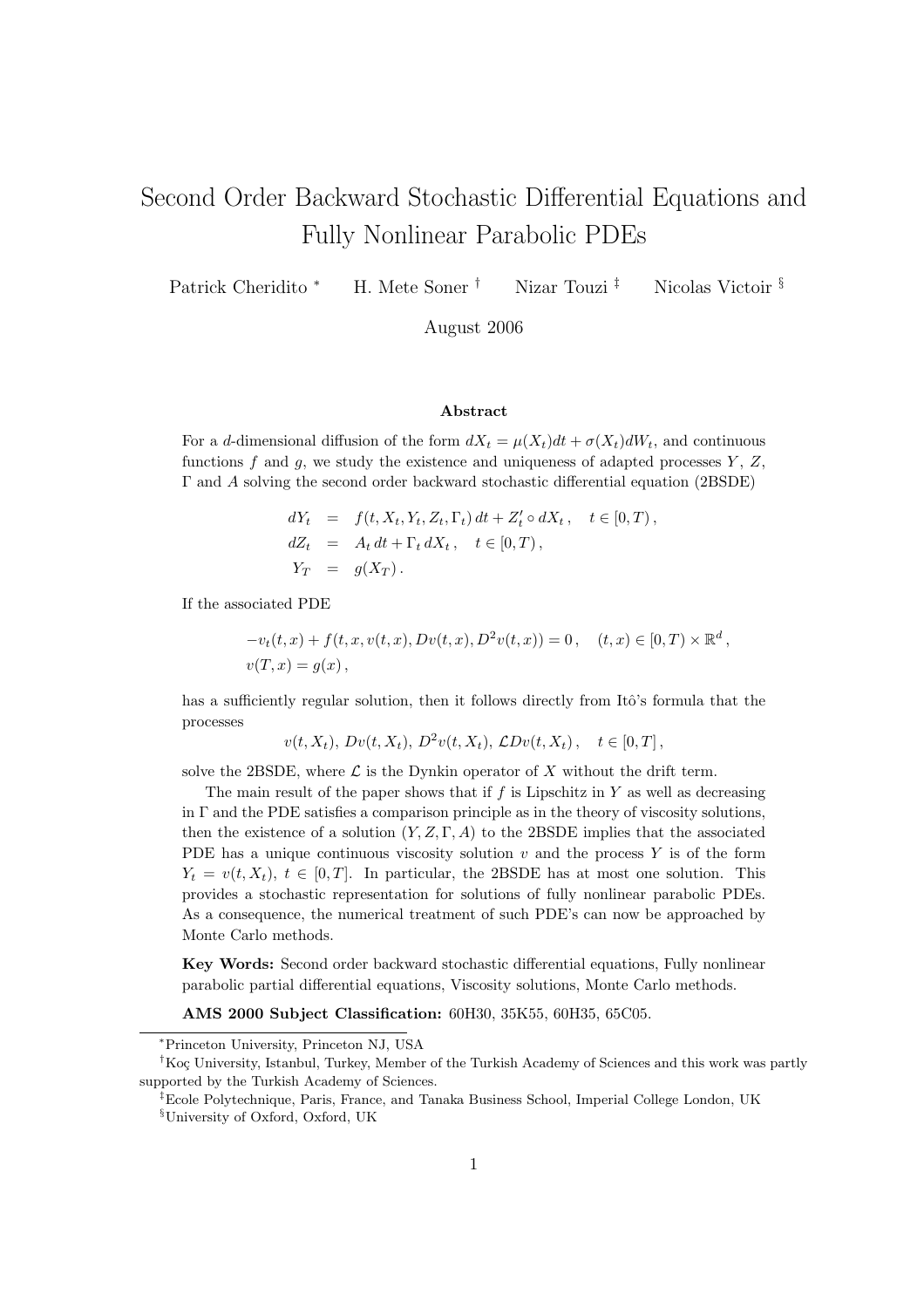# 1 Introduction

Since their introduction, backward stochastic differential equations (BSDEs) have received considerable attention in the probability literature. Interesting connections to partial differential equations (PDEs) have been obtained, and the theory has found wide applications in areas like stochastic control, theoretical economics and mathematical finance.

BSDEs were introduced by Bismut [7] in the linear case and by Pardoux and Peng [39] in the general case. According to these authors, a solution to a BSDE consists of a pair of adapted processes  $(Y, Z)$  taking values in  $\mathbb{R}^n$  and  $\mathbb{R}^{d \times n}$ , respectively, such that

$$
dY_t = f(t, Y_t, Z_t)dt + Z'_t dW_t, \quad t \in [0, T),
$$
  
\n
$$
Y_T = \xi,
$$
\n(1.1)

where T is a finite time horizon,  $(W_t)_{t\in[0,T]}$  a d-dimensional Brownian motion on a filtered probability space  $(\Omega, \mathcal{F}, (\mathcal{F}_t)_{t\in[0,T]}, P)$ , f a progressively measurable function from  $\Omega \times$  $[0,T] \times \mathbb{R}^n \times \mathbb{R}^{d \times n}$  to  $\mathbb{R}^n$  and  $\xi$  an  $\mathbb{R}^n$ -valued,  $\mathcal{F}_T$ -measurable random variable.

The key feature of BSDEs is the random terminal condition  $\xi$  that the solution is required to satisfy. Due to the adaptedness requirement on the processes  $Y$  and  $Z$ , this condition poses certain difficulties in the stochastic setting. But they have been overcome, and now an impressive theory is available; see for instance, Bismut [7, 8], Arkin and Saksonov [2], Pardoux and Peng [39, 40, 41], Peng [43, 44, 45, 46, 47, 48], Antonelli [1], Ma et al. [36, 37, 38], Douglas et al. [22], Cvitanic et al. [17, 18, 19], Chevance [15], Pardoux and Tang [42], Delarue [20], Bouchard and Touzi [9], Delarue and Menozzi [21], or the overview paper El Karoui et al. [23].

If the randomness in the parameters f and  $\xi$  in (1.1) is coming from the state of a forward SDE, then the BSDE is referred to as a forward-backward stochastic differential equation (FBSDE) and its solution can be written as a deterministic function of time and the state process. Under suitable regularity assumptions, this function can be shown to be the solution of a parabolic PDE. FBSDEs are called uncoupled if the solution of the BSDE does not enter the dynamics of the forward SDE and coupled if it does. The corresponding parabolic PDE is semi-linear in case the FBSDE is uncoupled and quasilinear if the FBSDE is coupled; see Peng [44, 46], Pardoux and Peng [40], Antonelli [1], Ma et al. [36, 37], Pardoux and Tang [42]. These connections between FBSDEs and PDEs have led to interesting stochastic representation results for solutions of semi-linear and quasilinear parabolic PDEs, generalizing the Feynman–Kac representation of linear parabolic PDEs and opening the way to Monte Carlo methods for the numerical treatment of such PDEs, see for instance, Zhang [52], Bally and Pagès [3], Ma et al. [36, 37, 38], Bouchard and Touzi [9], Delarue and Menozzi [21]. However, PDEs corresponding to standard FBSDEs cannot be nonlinear in the second order derivatives because second order terms only arise linearly through Itô's formula from the quadratic variation of the underlying state process.

In this paper we introduce FBSDEs with second order dependence in the generator  $f$ . We call them second order backward stochastic differential equations (2BSDEs) and show how they are related to fully nonlinear parabolic PDEs. This extends the range of connections between stochastic equations and PDEs. In particular, it opens the way for the development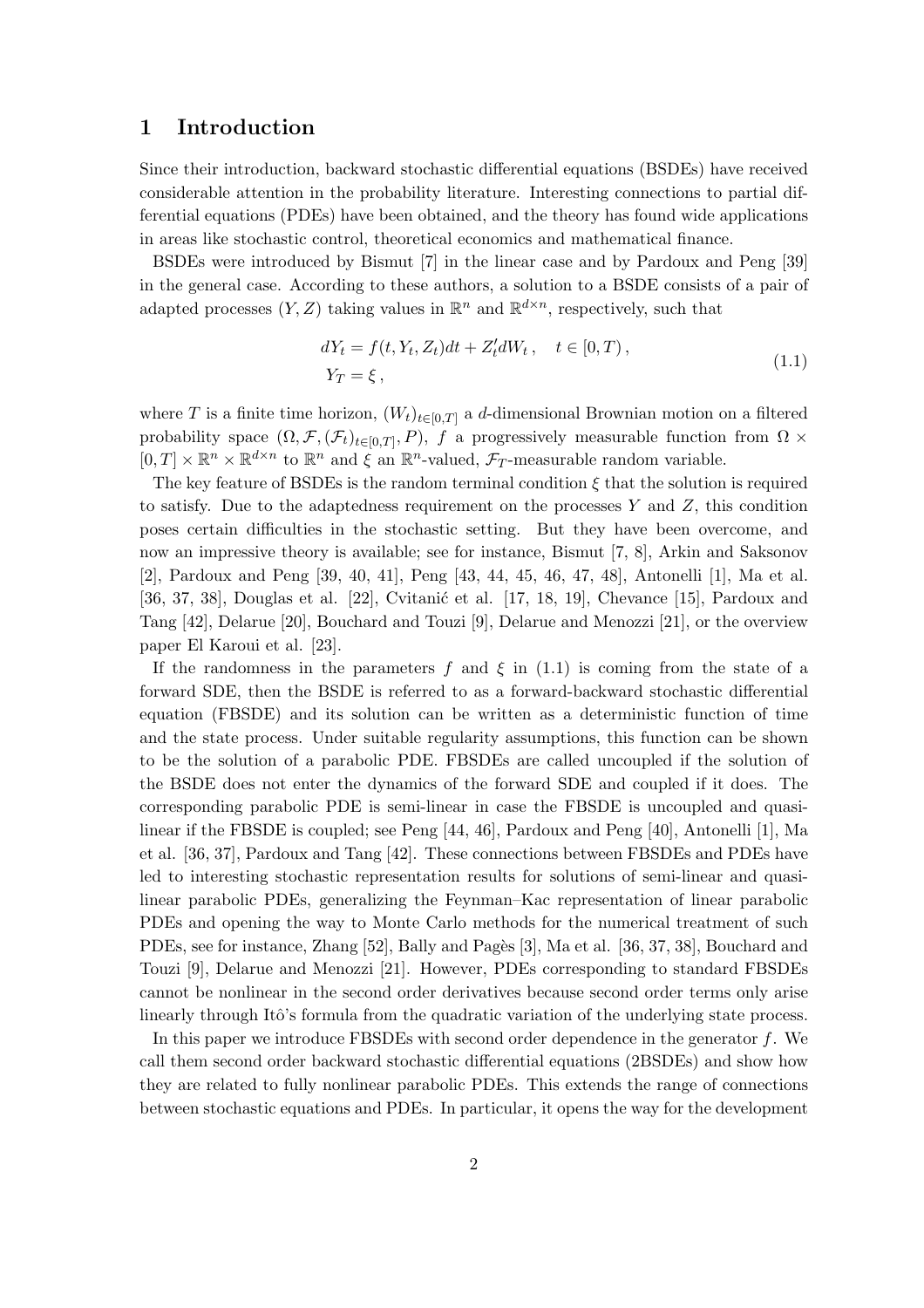of Monte Carlo methods for the numerical solution of fully nonlinear parabolic PDEs. Our approach is motivated by results in Cheridito et al. [13, 14], which show how second order trading constraints lead to fully nonlinear parabolic Hamilton–Jacobi–Bellman equations for the super-replication cost of European contingent claims.

The structure of the paper is as follows: In Section 2, we explain the notation and introduce 2BSDEs together with their associated PDEs. In Section 3, we show that the existence of a sufficiently regular solution to the associated PDE implies the existence of a solution to the 2BSDE. Our main result, Theorem 4.10 in Section 4, shows the converse: If the PDE satisfies suitable Lipschitz and parabolicity conditions together with a comparison principle from the theory of viscosity solutions, then the existence of a solution to the 2BSDE implies that the PDE has a unique continuous viscosity solution  $v$ . Moreover, the solution of the 2BSDE can then be written in terms of  $v$  and the underlying state process. This implies that the solution of the 2BSDE is unique, and it provides a stochastic representation result for fully nonlinear parabolic PDEs. In Section 5 we discuss Monte Carlo schemes for the numerical solution of such PDEs. In Section 6 we show how the results of the paper can be adjusted to the case of PDEs with boundary conditions.

# 2 Notation and definitions

Let  $d \geq 1$  be a natural number. By  $\mathcal{M}^d$  we denote the set of all  $d \times d$  matrices with real components. B' is the transpose of a matrix  $B \in \mathcal{M}^d$  and Tr[B] its trace. By  $\mathcal{M}_{inv}^d$ we denote the set of all invertible matrices in  $\mathcal{M}^d$ , by  $\mathcal{S}^d$  all symmetric matrices in  $\mathcal{M}^d$ , and by  $S^d_+$  all positive semi-definite matrices in  $\mathcal{M}^d$ . For  $B, C \in \mathcal{M}^d$ , we write  $B \ge C$  if  $B - C \in \mathcal{S}_{+}^{d}$ . For  $x \in \mathbb{R}^{d}$ , we set

$$
|x| := \sqrt{x_1^2 + \dots + x_d^2}
$$

and for  $B \in \mathcal{M}^d$ ,

$$
|B| := \sqrt{\sum_{i,j=1}^d B_{ij}^2} \enspace .
$$

Equalities and inequalities between random variables are always understood in the almost sure sense. We fix a finite time horizon  $T \in (0,\infty)$  and let  $(W_t)_{t\in[0,T]}$  be a d-dimensional Brownian motion on a complete probability space  $(\Omega, \mathcal{F}, P)$ . For  $s \in [0, T]$ , we set  $W_t^s :=$  $W_t - W_s$ ,  $t \in [s, T]$  and denote by  $\mathbb{F}^{s,T} = (\mathcal{F}_t^s)_{t \in [s,T]}$  the augmented filtration generated by  $(W_t^s)_{t\in[s,T]}.$ 

 $\mu: \mathbb{R}^d \to \mathbb{R}^d$  and  $\sigma: \mathbb{R}^d \to \mathcal{M}_{\text{inv}}^d$  are assumed to be functions satisfying the following Lipschitz and growth conditions: There exists a constant  $K$  with

$$
|\mu(x) - \mu(y)| + |\sigma(x) - \sigma(y)| \le K|x - y| \quad \text{for all } x, y \in \mathbb{R}^d,
$$
 (2.1)

and a constant  $p_1 \in [0, 1]$  such that

$$
|\mu(x)| + |\sigma(x)| \le K(1 + |x|^{p_1}) \quad \text{for all } x \in \mathbb{R}^d. \tag{2.2}
$$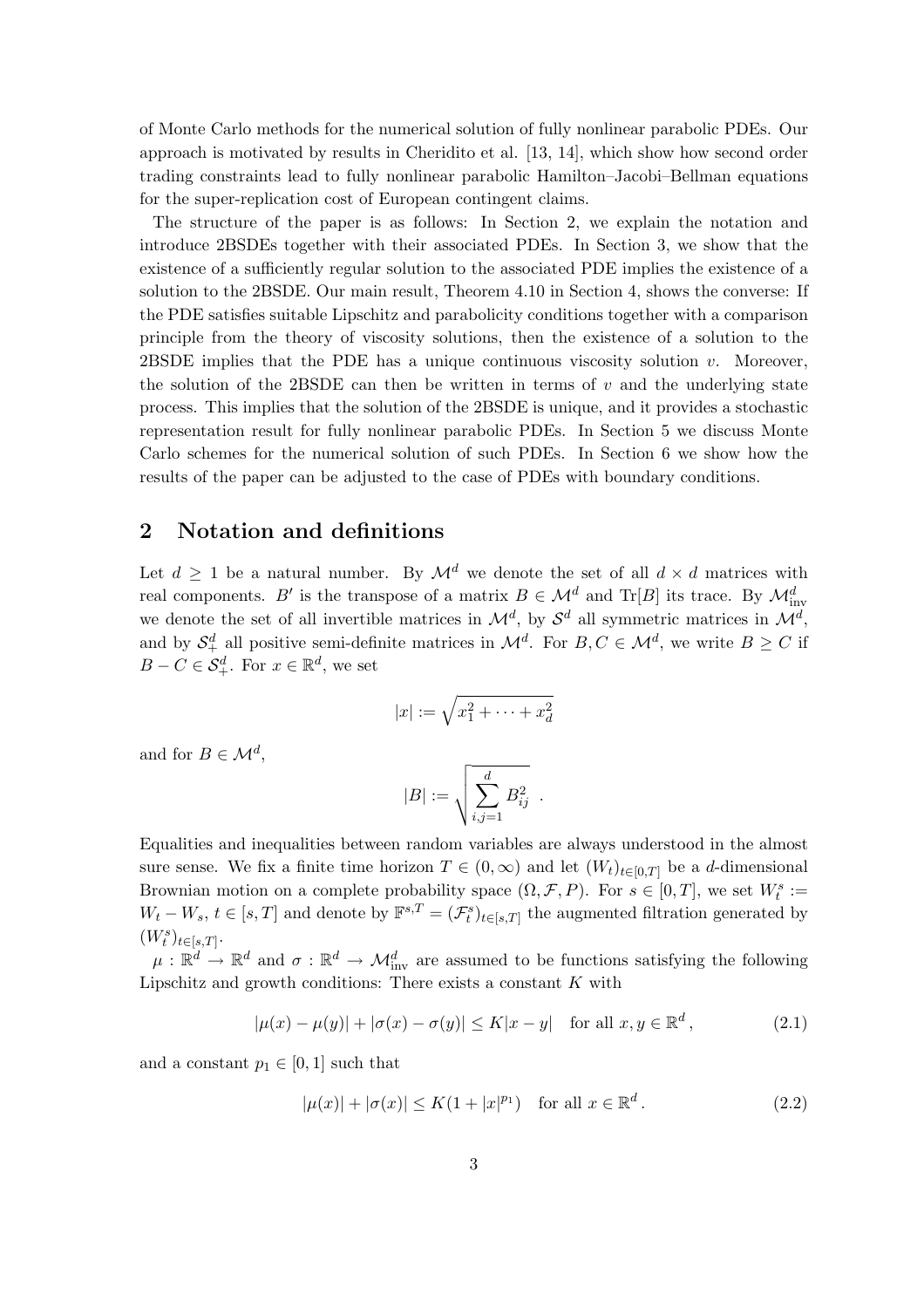Then, for every initial condition  $(s, x) \in [0, T] \times \mathbb{R}^d$ , the forward SDE

$$
dX_t = \mu(X_t)dt + \sigma(X_t)dW_t, \quad t \in [s, T],
$$
  
\n
$$
X_s = x,
$$
\n(2.3)

has a unique strong solution  $(X_t^{s,x})$  $(t_t^{s,x})_{t\in[s,T]}$ ; see for instance, Theorem 5.2.9 in Karatzas and Shreve [30]. Note that for existence and uniqueness of a strong solution to the SDE (2.3),  $p_1 = 1$  in condition (2.2) is enough. But for  $p_1 \in [0, 1)$ , we will get a better growth exponent p in Proposition 4.5 below. In any case, the process  $(X_t^{s,x})$  $(t_t^{s,x})_{t\in[s,T]}$  is adapted to the filtration  $\mathbb{F}^{s,T}$ , and by Itô's formula, we have for all  $\varphi \in C^{1,2}([s,T] \times \mathbb{R}^d)$  and  $t \in [s,T]$ ,

$$
\varphi(t, X_t^{s,x}) = \varphi(s,x) + \int_s^t \mathcal{L}\varphi(r, X_r^{s,x}) dr + \int_s^t D\varphi(r, X_r^{s,x})' dX_r^{s,x}, \qquad (2.4)
$$

where

$$
\mathcal{L}\varphi(t,x) = \varphi_t(t,x) + \frac{1}{2}\text{Tr}[D^2\varphi(t,x)\sigma(x)\sigma(x)']\,,
$$

and  $D\varphi$ ,  $D^2\varphi$  are the gradient and the matrix of second derivatives of  $\varphi$  with respect to the x-variables.

In the whole paper,  $f : [0, T) \times \mathbb{R}^d \times \mathbb{R} \times \mathbb{R}^d \times S^d \to \mathbb{R}$  and  $g : \mathbb{R}^d \to \mathbb{R}$  are continuous functions.

**Definition 2.1** Let  $(s, x) \in [0, T) \times \mathbb{R}^d$  and  $(Y_t, Z_t, \Gamma_t, A_t)_{t \in [s, T]}$  a quadruple of  $\mathbb{F}^{s, T}$ progressively measurable processes taking values in  $\mathbb{R}$ ,  $\mathbb{R}^d$ ,  $\mathcal{S}^d$  and  $\mathbb{R}^d$ , respectively. Then we call  $(Y, Z, \Gamma, A)$  a solution of the second order backward stochastic differential equation (2BSDE) corresponding to  $(X^{s,x}, f, g)$  if

$$
dY_t = f(t, X_t^{s,x}, Y_t, Z_t, \Gamma_t) dt + Z_t' \circ dX_t^{s,x}, \quad t \in [s, T), \tag{2.5}
$$

$$
dZ_t = A_t dt + \Gamma_t dX_t^{s,x}, \quad t \in [s, T), \tag{2.6}
$$

$$
Y_T = g\left(X_T^{s,x}\right),\tag{2.7}
$$

where  $Z_t' \circ dX_t^{s,x}$  denotes Fisk–Stratonovich integration, which is related to Itô integration by

$$
Z'_t \circ dX_t^{s,x} = Z'_t dX_t^{s,x} + \frac{1}{2} d \langle Z, X^{s,x} \rangle_t = Z'_t dX_t^{s,x} + \frac{1}{2} \text{Tr}[\Gamma_t \sigma(X_t^{s,x}) \sigma(X_t^{s,x})'] dt. \tag{2.8}
$$

The equations (2.5)–(2.7) can be viewed as a whole family of 2BSDEs indexed by  $(s, x) \in$  $[0, T) \times \mathbb{R}^d$ . In the following sections, we will show relations between this family of 2BSDEs and the associated PDE

$$
-v_t(t, x) + f(t, x, v(t, x), Dv(t, x), D^2v(t, x)) = 0 \text{ on } [0, T) \times \mathbb{R}^d, \qquad (2.9)
$$

with terminal condition

$$
v(T, x) = g(x), \quad x \in \mathbb{R}.
$$
\n
$$
(2.10)
$$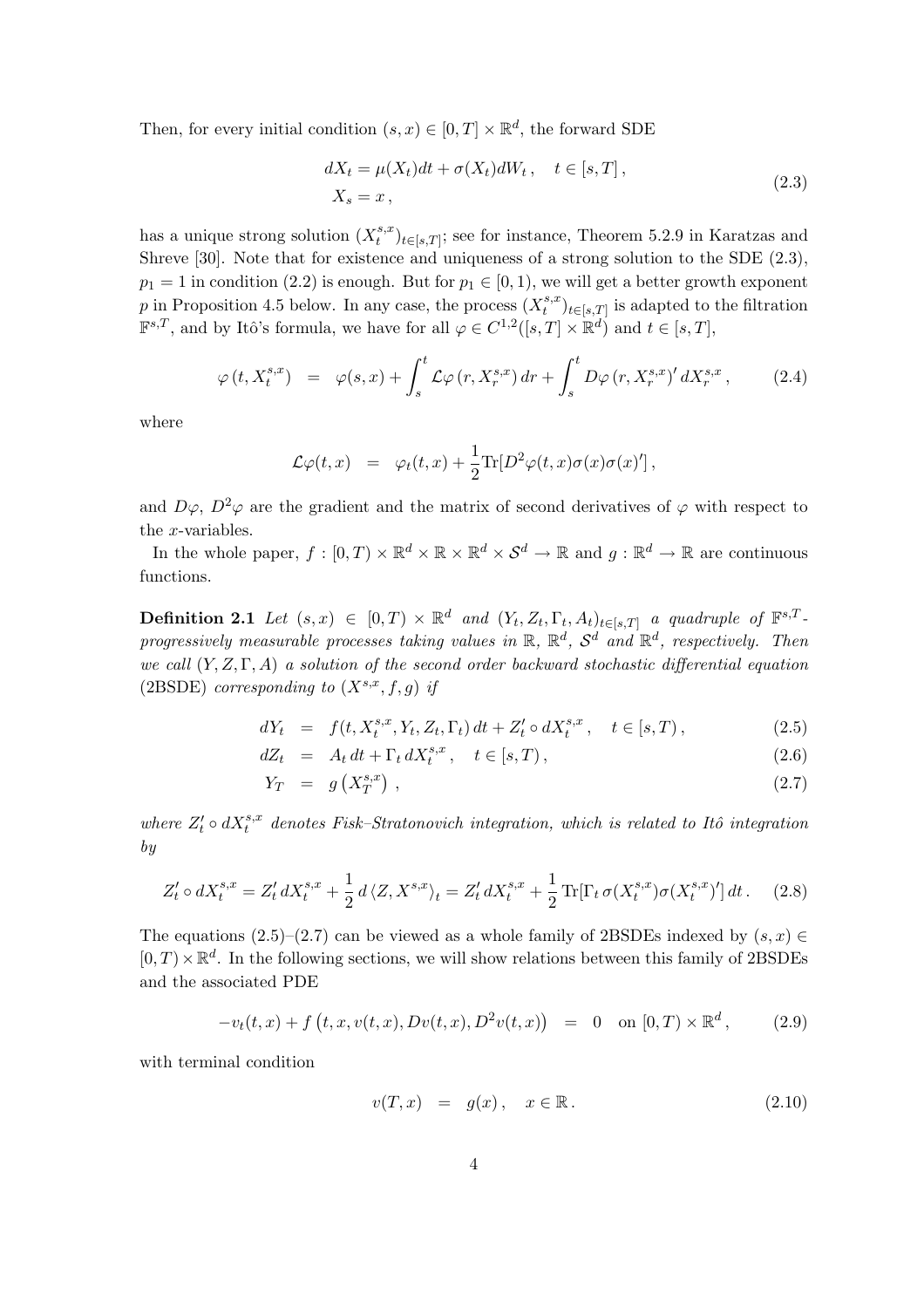Since  $Z$  is a semimartingale, the use of the Fisk–Stratonovich integral in  $(2.5)$  means no loss of generality, but it simplifies the notation in the PDE (2.9). Alternatively, (2.5) could be written in terms of the Itô integral as

$$
dY_t = \tilde{f}(t, X_t^{s,x}, Y_t, Z_t, \Gamma_t) dt + Z_t^{\prime} dX_t^{s,x}
$$
\n(2.11)

for

$$
\tilde{f}(t,x,y,z,\gamma) = f(t,x,y,z,\gamma) + \frac{1}{2} \operatorname{Tr} [\gamma \sigma(x)\sigma(x)'] .
$$

In terms of  $\tilde{f}$ , the PDE (2.9) reads as follows:

$$
-v_t(t,x) + \tilde{f}(t,x,v(t,x),Dv(t,x),D^2v(t,x)) - \frac{1}{2}\text{Tr}[D^2v(t,x)\sigma(x)\sigma(x)'] = 0.
$$

Note that the form of the PDE (2.9) does not depend on the functions  $\mu$  and  $\sigma$  determining the dynamics in (2.3). So, we could restrict our attention to the case where  $\mu \equiv 0$  and  $\sigma \equiv I_d$ , the  $d \times d$  identity matrix. But the freedom to choose  $\mu$  and  $\sigma$  from a more general class provides additional flexibility in the design of the Monte Carlo schemes discussed in Section 5 below.

# 3 From a solution of the PDE to a solution of the 2BSDE

Assume  $v : [0, T] \times \mathbb{R}^d \to \mathbb{R}$  is a continuous function such that

$$
v_t, Dv, D^2v, \mathcal{L}Dv
$$
 exist and are continuous on  $[0, T) \times \mathbb{R}^d$ ,

and  $v$  solves the PDE  $(2.9)$  with terminal condition  $(2.10)$ . Then it follows directly from Itô's formula (2.4) that for each pair  $(s, x) \in [0, T) \times \mathbb{R}^d$ , the processes

$$
Y_t = v(t, X_t^{s,x}), \t t \in [s, T],
$$
  
\n
$$
Z_t = Dv(t, X_t^{s,x}), \t t \in [s, T],
$$
  
\n
$$
\Gamma_t = D^2v(t, X_t^{s,x}), \t t \in [s, T],
$$
  
\n
$$
A_t = CDv(t, X_t^{s,x}), \t t \in [s, T],
$$

solve the 2BSDE corresponding to  $(X^{s,x}, f, q)$ .

# 4 From a solution of the 2BSDE to a solution of the PDE

In all of Section 4 we assume that

$$
f: [0, T) \times \mathbb{R}^d \times \mathbb{R} \times \mathbb{R}^d \times \mathcal{S}^d \to \mathbb{R}
$$
 and  $g: \mathbb{R}^d \to \mathbb{R}$ 

are continuous functions that satisfy the following Lipschitz and growth assumptions:

(A1) For every  $N \geq 1$  there exists a constant  $F_N$  such that

$$
|f(t, x, y, z, \gamma) - f(t, x, \tilde{y}, z, \gamma)| \leq F_N |y - \tilde{y}|
$$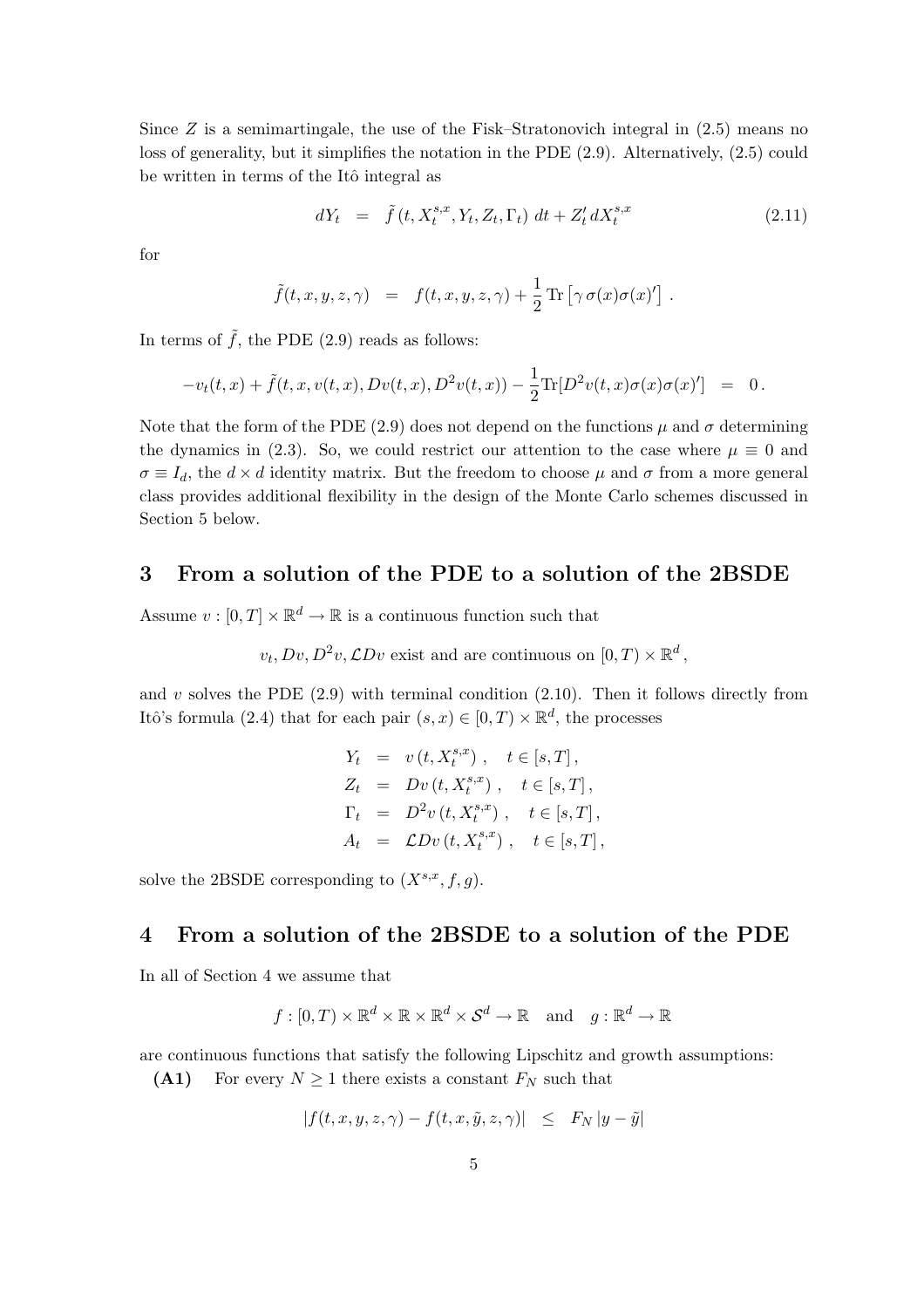for all  $(t, x, y, \tilde{y}, z, \gamma) \in [0, T) \times \mathbb{R}^d \times \mathbb{R}^2 \times \mathbb{R}^d \times \mathcal{S}^d$  with  $\max\{|x|, |y|, |\tilde{y}|, |z|, |\gamma|\} \leq N$ . (A2) There exist constants F and  $p_2 \geq 0$  such that

$$
|f(t, x, y, z, \gamma)| \le F(1 + |x|^{p_2} + |y| + |z|^{p_2} + |\gamma|^{p_2})
$$

for all  $(t, x, y, z, \gamma) \in [0, T) \times \mathbb{R}^d \times \mathbb{R} \times \mathbb{R}^d \times S^d$ .

(A3) There exist constants G and  $p_3 \geq 0$  such that

$$
|g(x)| \leq G(1+|x|^{p_3}) \text{ for all } x \in \mathbb{R}^d.
$$

#### 4.1 Admissible strategies

We fix constants  $p_4, p_5 \geq 0$  and denote for all  $(s, x) \in [0, T] \times \mathbb{R}^d$  and  $m \geq 0$  by  $\mathcal{A}_m^{s,x}$  the class of all processes of the form

$$
Z_t = z + \int_s^t A_r dr + \int_s^t \Gamma_r dX_r^{s,x}, \quad t \in [s, T],
$$

where  $z \in \mathbb{R}^d$ ,  $(A_t)_{t \in [s,T]}$  is an  $\mathbb{R}^d$ -valued,  $\mathbb{F}^{s,T}$ -progressively measurable process,  $(\Gamma_t)_{t \in [s,T]}$ is an  $\mathcal{S}^d$ -valued,  $\mathbb{F}^{s,T}$ -progressively measurable process such that

$$
\max\{|Z_t|, |A_t|, |\Gamma_t|\} \le m(1+|X_t^{s,x}|^{p_4}) \text{ for all } t \in [s,T],
$$
\n(4.1)

and

$$
|\Gamma_r - \Gamma_t| \le m(1 + |X_r^{s,x}|^{p_5} + |X_t^{s,x}|^{p_5}) (|r - t| + |X_r^{s,x} - X_t^{s,x}|) \text{ for all } r, t \in [s, T]. \tag{4.2}
$$

Set  $\mathcal{A}^{s,x} := \bigcup_{m\geq 0} \mathcal{A}_m^{s,x}$ . It follows from the assumptions (A1) and (A2) on f and condition (4.1) on Z that for all  $y \in \mathbb{R}$  and  $Z \in \mathcal{A}^{s,x}$ , the forward SDE

$$
dY_t = f(t, X_t^{s,x}, Y_t, Z_t, \Gamma_t) dt + Z_t' \circ dX_t^{s,x}, \quad t \in [s, T),
$$
\n(4.3)

$$
Y_s = y, \tag{4.4}
$$

has a unique strong solution  $(Y_t^{s,x,y,Z})$ t  $t \in [s,T]$  (this can, for instance, be shown with the arguments in the proofs of Theorems 2.3, 2.4 and 3.1 in Chapter IV of Ikeda and Watanabe [28]).

## 4.2 Auxiliary stochastic target problems

For every  $m \geq 0$ , we define the functions  $V^m, U_m : [0, T] \times \mathbb{R}^d \to \mathbb{R}$  as follows:

$$
V^m(s, x) \quad := \quad \inf\{y \in \mathbb{R} : Y_T^{s, x, y, Z} \ge g(X_T^{s, x}) \text{ for some } Z \in \mathcal{A}_m^{s, x}\},
$$

and

$$
U_m(s,x) \ := \ \sup\{y\in\mathbb{R}: Y^{s,x,y,Z}_T\leq g(X^{s,x}_T) \text{ for some } Z\in \mathcal{A}^{s,x}_m\}\,.
$$

Notice that these problems do not fit into the class of stochastic target problems studied by Soner and Touzi [49] and are more in the spirit of Cheridito et al. [13, 14].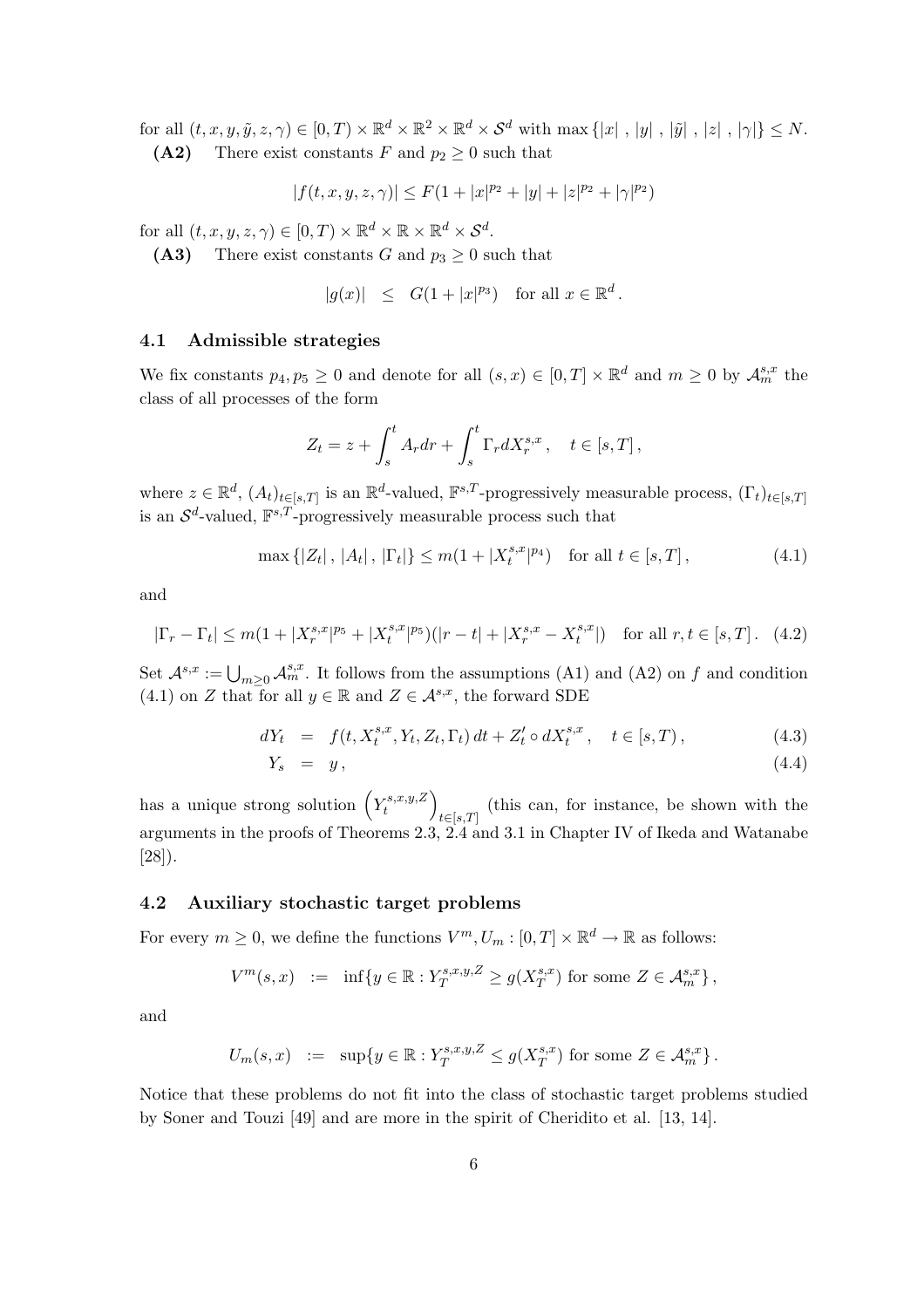Lemma 4.1 (Dynamic Programming Principle)

Let  $(s, x, m) \in [0, T) \times \mathbb{R}^d \times \mathbb{R}_+$  and  $(y, Z) \in \mathbb{R} \times A_m^{s,x}$  such that  $Y_T^{s,x,y,Z} \ge g(X_T^{s,x} \times \mathbb{R}_+^d)$  $_{T}^{s,x}$ ). Then

$$
Y_t^{s,x,y,Z} \geq V^m(t,X_t^{s,x}) \quad \text{for all } t \in (s,T) \, .
$$

*Proof.* Fix  $t \in (s, T)$  and denote by  $C^d[s, t]$  the set of all continuous functions from [s, t] to  $\mathbb{R}^d$ . Since  $X_t^{s,x}$  $t^{s,x}$  and  $Y^{s,x,y,Z}_t$  $\mathcal{F}^{s,x,y,Z}_{t}$  are  $\mathcal{F}^{s}_{t}$ -measurable, there exist measurable functions

$$
\xi: C^d[s, t] \to \mathbb{R}^d
$$
 and  $\psi: C^d[s, t] \to \mathbb{R}$ 

such that

$$
X_t^{s,x} = \xi(W^{s,t})
$$
 and  $Y_t^{s,x,y,Z} = \psi(W^{s,t}),$ 

where we denote  $W^{s,t} := (W_r^s)_{r \in [s,t]}$ . The process Z is of the form

$$
Z_r = z + \int_s^r A_u du + \int_s^r \Gamma_u dX_u^{s,x}, \quad r \in [s, T],
$$

for  $z \in \mathbb{R}$ ,  $(A_r)_{r \in [s,T]}$  an  $\mathbb{R}^d$ -valued,  $\mathbb{F}^{s,T}$ -progressively measurable process, and  $(\Gamma_r)_{r \in [s,T]}$ an  $\mathcal{S}^d$ -valued,  $\mathbb{F}^{s,T}$ -progressively measurable process. Therefore, there exist progressively measurable functions (see Definition 3.5.15 in Karatzas and Shreve [30])

$$
\zeta, \phi : [s, T] \times C^d[s, T] \to \mathbb{R}^d
$$

$$
\chi : [s, T] \times C^d[s, T] \to \mathcal{S}^d
$$

such that

$$
Z_r = \zeta(r, W^{s,T}), \quad A_r = \phi(r, W^{s,T})
$$
 and  $\Gamma_r = \chi(r, W^{s,T})$  for  $r \in [s,T]$ .

With obvious notation, we define for every  $w \in C^d[s, t]$  the  $\mathbb{R}^d$ -valued,  $\mathbb{F}^{t, T}$ -progressively measurable process  $(Z_r^w)_{r \in [t,T]}$  by

$$
Z_r^w = \zeta(t, w) + \int_t^r \phi(u, w + W^{t, T}) du + \int_t^r \chi(u, w + W^{t, T}) dX_u^{t, \xi(\omega)}, \quad r \in [t, T].
$$

Let  $\mu$  be the distribution of  $W^{s,t}$  on  $C^d[s,t]$ . Then,  $Z^w \in \mathcal{A}_m^{t,\xi(w)}$  for  $\mu$ -almost all  $w \in$  $C^d[s,t]$ , and

$$
1=P\left[Y_T^{s,x,y,Z}\geq g(X_T^{s,x})\right]=\int_{C^d[s,t]}P\left[Y_T^{t,\xi(w),\psi(w),Z^w}\geq g(X_T^{t,\xi(w)})\right]d\mu(w)\,.
$$

Hence, for  $\mu$ -almost all  $w \in C^d[s, t]$ , the control  $Z^w$  satisfies

$$
P\left[Y_T^{s,\xi(w),\psi(w),Z^w} \ge g(X_T^{s,\xi(w)})\right] = 1.
$$

This shows that  $\psi(w) = Y_t^{t,\xi(w),\psi(w),Z^w} \geq V^m(t,\xi(w))$ . In view of the definition of the functions  $\xi$  and  $\psi$ , this implies  $Y_t^{s,x,y,Z} \geq V^m(t, X_t^{s,x}).$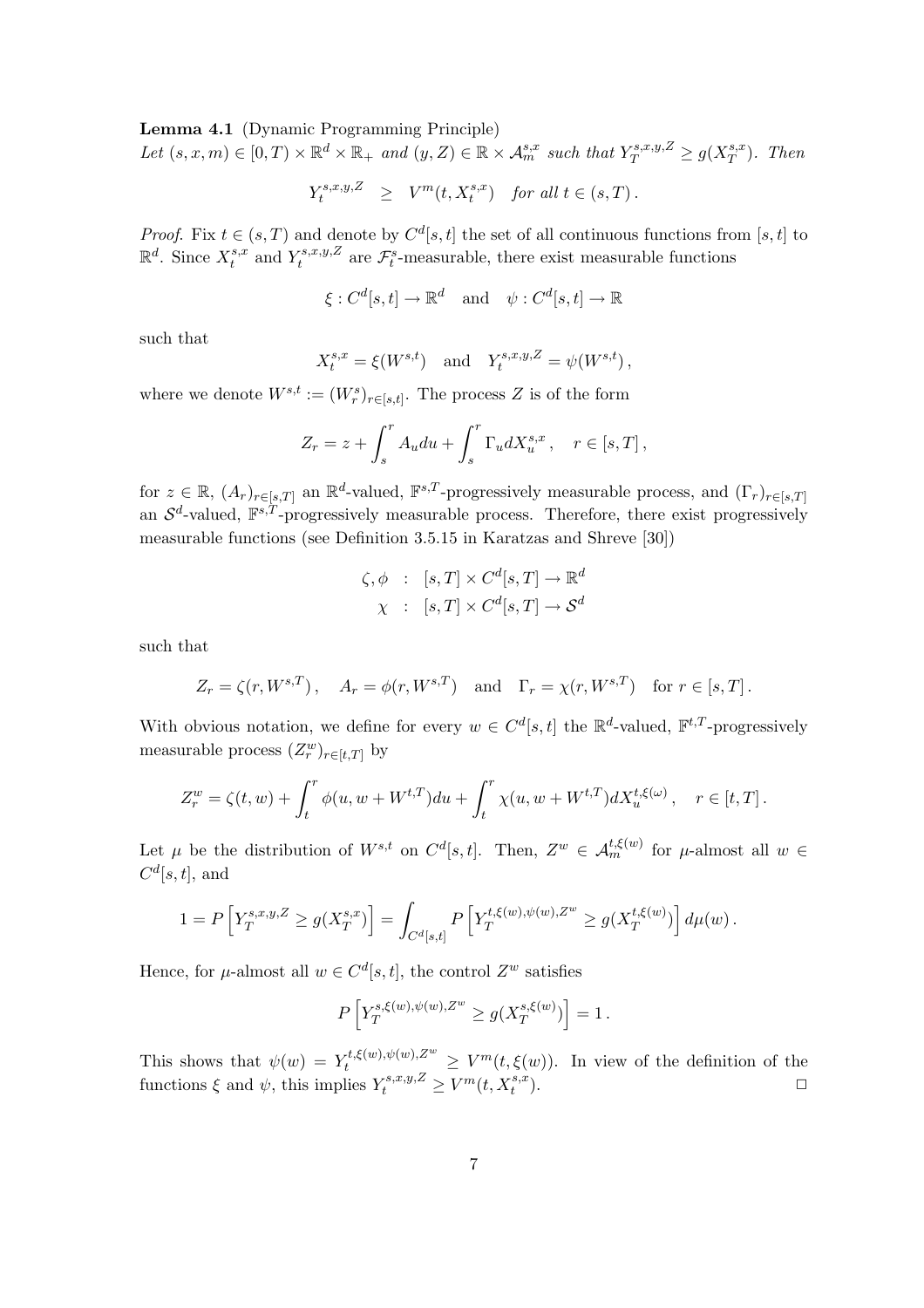Since we have no a priori knowledge of any regularity of the functions  $V^m$  and  $U_m$ , we introduce the semicontinuous envelopes as in Barles and Perthame [6]

$$
V^m_*(t,x) := \liminf_{(\tilde{t},\tilde{x}) \in [0,T], (\tilde{t},\tilde{x}) \to (t,x)} V^m(\tilde{t},\tilde{x}), \quad (t,x) \in [0,T] \times \mathbb{R}^d
$$

and

$$
U_m^*(t, x) := \limsup_{(\tilde{t}, \tilde{x}) \in [0,T], (\tilde{t}, \tilde{x}) \to (t,x)} U_m(\tilde{t}, \tilde{x}), \quad (t, x) \in [0, T] \times \mathbb{R}^d
$$

.

For  $s \in [0, T)$ , we also need the tighter semicontinuous envelopes

$$
V_{*,s}^m(t,x) := \liminf_{(\tilde{t},\tilde{x}) \in [s,T], (\tilde{t},\tilde{x}) \to (t,x)} V^m(\tilde{t},\tilde{x}), \quad (t,x) \in [s,T] \times \mathbb{R}^d,
$$

and

$$
U_m^{*,s}(t,x) := \limsup_{(\tilde{t},\tilde{x}) \in [s,T], (\tilde{t},\tilde{x}) \to (t,x)} U_m(\tilde{t},\tilde{x}), \quad (t,x) \in [s,T] \times \mathbb{R}^d.
$$

Note that

$$
V_{*,s}^m = V_*^m \quad \text{and} \quad U_{m}^{*,s} = U_m^* \quad \text{on } (s,T] \times \mathbb{R}^d \,,
$$

whereas

$$
V_{*,s}^m \ge V_*^m \quad \text{and} \quad U_m^{*,s} \le U_m^* \quad \text{on} \ \{s\} \times \mathbb{R}^d.
$$

For the theory of viscosity solutions, we refer to Crandall et al. [16] and the book of Fleming and Soner [25].

**Theorem 4.2** Let  $m \geq 0$  and assume there exists an  $s \in [0, T)$  such that  $V_{*,s}^{m}$  is  $\mathbb{R}\text{-}valued$ on  $[s, T] \times \mathbb{R}^d$ . Then  $V_{*,s}^m$  is a viscosity supersolution of the PDE

$$
-v_t(t,x) + \sup_{\beta \in \mathcal{S}_+^d} f(t,x,v(t,x),Dv(t,x),D^2v(t,x) + \beta) = 0 \text{ on } [s,T) \times \mathbb{R}^d.
$$

Before turning to the proof of this result, let us state the corresponding claim for the value function  $U_m$ .

**Corollary 4.3** Let  $m \geq 0$  and assume there exists an  $s \in [0, T)$  such that  $U_m^{*,s}$  is  $\mathbb{R}\text{-}valued$ on  $[s, T] \times \mathbb{R}^d$ . Then  $U_m^{*,s}$  is a viscosity subsolution of the PDE

$$
-v_t(t,x) + \inf_{\beta \in \mathcal{S}_+^d} f(t,x,v(t,x),Dv(t,x),D^2v(t,x)-\beta) = 0 \quad on [s,T) \times \mathbb{R}^d.
$$
 (4.5)

*Proof.* Observe that for all  $(t, x) \in [s, T) \times \mathbb{R}^d$ ,

$$
-U_m(t,x) = \inf \left\{ y \in \mathbb{R} : \hat{Y}_T^{t,x,y,Z} \ge -g(X_T^{t,x}) \text{ for some } Z \in \mathcal{A}_m^{t,x} \right\},\,
$$

where for given  $(y, Z) \in \mathbb{R} \times \mathcal{A}_m^{t,x}$ , the process  $\hat{Y}^{t,x,y,Z}$  is the unique strong solution of the SDE

$$
dY_r = -f(r, X_r^{t,x}, -Y_r, -Z_r, -\Gamma_r)dr + (Z_r)' \circ dX_r^{t,x}, \quad r \in [t, T),
$$
  
\n
$$
Y_t = y.
$$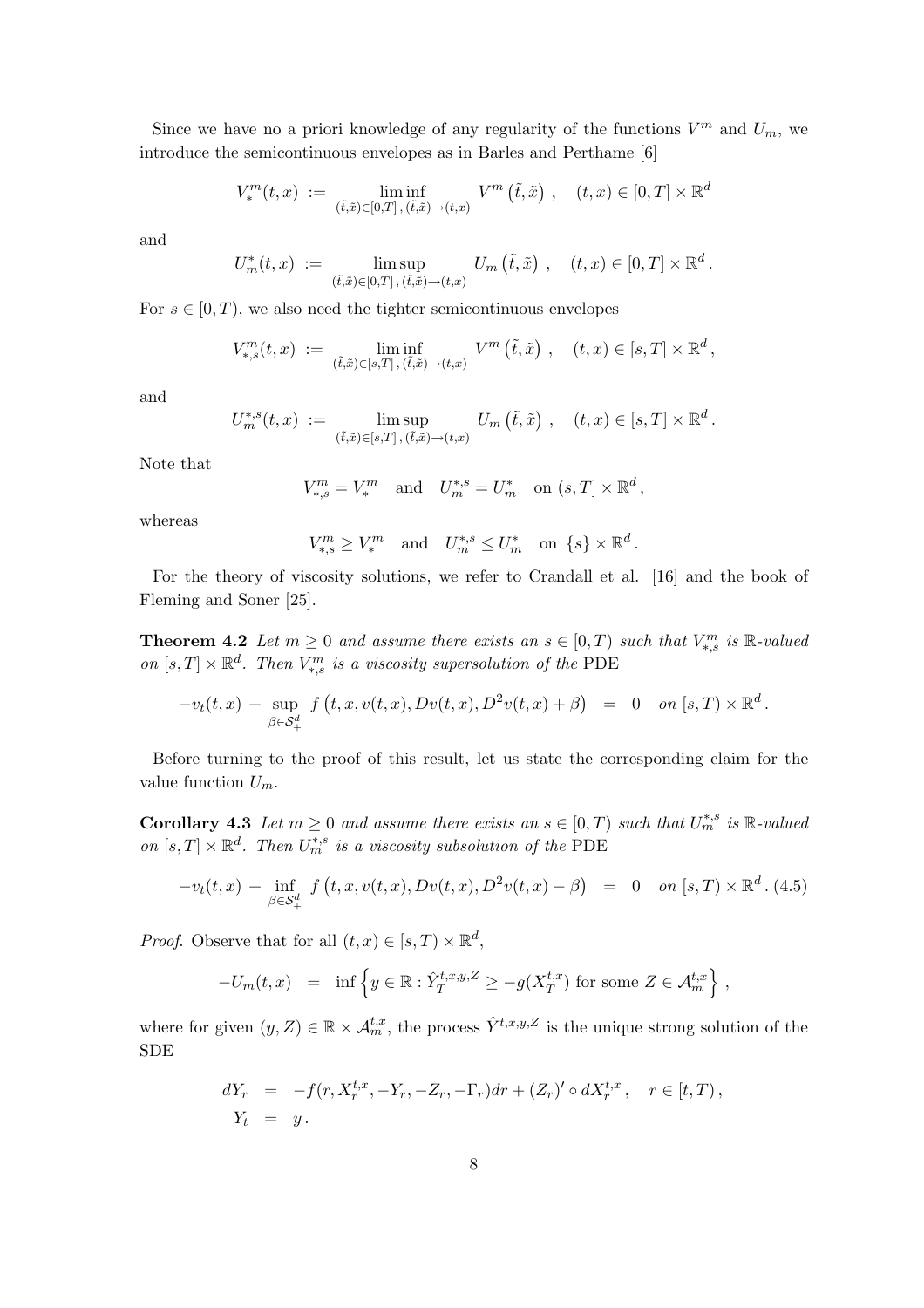Hence, it follows from Theorem 4.2 that  $-U_m^{*,s} = (-U_m)_{*,s}$  is a viscosity supersolution of the PDE

$$
-v_t(t,x) - \inf_{\beta \in \mathcal{S}_+^d} f(t,x,-v(t,x),-Dv(t,x),-D^2v(t,x)-\beta) = 0 \text{ on } [s,T) \times \mathbb{R}^d,
$$

which shows that  $U_m^{*,s}$  is a viscosity subsolution of the PDE (4.5) on  $[s,T) \times \mathbb{R}^d$  $\Box$ 

**Proof of Theorem 4.2** Choose  $(t_0, x_0) \in [s, T) \times \mathbb{R}^d$  and  $\varphi \in C^\infty([s, T) \times \mathbb{R}^d)$  such that

$$
0 = (V_{*,s}^m - \varphi)(t_0, x_0) = \min_{(t,x) \in [s,T) \times \mathbb{R}^d} (V_{*,s}^m - \varphi)(t, x).
$$

Let  $(t_n, x_n)_{n \geq 1}$  be a sequence in  $[s, T) \times \mathbb{R}^d$  such that  $(t_n, x_n) \to (t_0, x_0)$  and  $V^m(t_n, x_n) \to$  $V_{*,s}^m(t_0, x_0)$ . There exist positive numbers  $\varepsilon_n \to 0$  such that for  $y_n = V^m(t_n, x_n) + \varepsilon_n$ , there exists  $Z^n \in \mathcal{A}_m^{t_n,x_n}$  with

$$
Y_T^n \geq g(X_T^n),
$$

where we denote  $(X^n, Y^n) = (X^{t_n, x_n}, Y^{t_n, x_n, y_n, Z^n})$  and

$$
Z_r^n = z_n + \int_{t_n}^r A_u^n du + \int_{t_n}^r \Gamma_u^n dX_u^n, \quad r \in [t_n, T].
$$

Note that for all n,  $\Gamma_{t_n}^n$  is almost surely constant, and  $|z_n|, |\Gamma_{t_n}^n| \leq m(1+|x_n|^{p_4})$  by assumption (4.1). Hence, by passing to a subsequence, we can assume that  $z_n \to z_0 \in \mathbb{R}^d$  and  $\Gamma_{t_n}^n \to \gamma_0 \in S^d$ . Observe that  $\alpha_n := y_n - \varphi(t_n, x_n) \to 0$ . We choose a decreasing sequence of numbers  $\delta_n \in (0, T - t_n)$  such that  $\delta_n \to 0$  and  $\alpha_n/\delta_n \to 0$ . By Lemma 4.1,

$$
Y_{t_n+\delta_n}^n \geq V^m\left(t_n+\delta_n, X_{t_n+\delta_n}^n\right),
$$

and therefore,

$$
Y_{t_n+\delta_n}^n - y_n + \alpha_n \geq \varphi(t_n+\delta_n,X_{t_n+\delta_n}^n) - \varphi(t_n,x_n),
$$

which, after two applications of Itô's formula, becomes

 $\mathcal{L}$ 

$$
\alpha_n + \int_{t_n}^{t_n + \delta_n} [f(r, X_r^n, Y_r^n, Z_r^n, \Gamma_r^n) - \varphi_t(r, X_r^n)] dr \n+ [z_n - D\varphi(t_n, x_n)]'[X_{t_n + \delta_n}^n - x_n] \n+ \int_{t_n}^{t_n + \delta_n} \left( \int_{t_n}^r [A_u^n - \mathcal{L}D\varphi(u, X_u^n)] du \right)' \circ dX_r^n \n+ \int_{t_n}^{t_n + \delta_n} \left( \int_{t_n}^r \left[ \Gamma_u^n - D^2\varphi(u, X_u^n) \right] dX_u^n \right)' \circ dX_r^n \ge 0
$$
\n(4.6)

It is shown in Lemma 4.4 below that the sequence of random vectors

$$
\begin{pmatrix}\n\delta_n^{-1} \int_{t_n}^{t_n+\delta_n} [f(r, X_r^n, Y_r^n, Z_r^n, \Gamma_r^n) - \varphi_t(r, X_r^n)] dr \\
\delta_n^{-1} \int_{t_n}^{t_n+\delta_n} \left( \int_{t_n}^r [A_u^n - \mathcal{L}D\varphi(u, X_u^n)] du \right)' \circ dX_r^n \\
\delta_n^{-1} \int_{t_n}^{t_n+\delta_n} \left( \int_{t_n}^r \left[ \Gamma_u^n - D^2\varphi(u, X_u^n) \right] dX_u^n \right)' \circ dX_r^n\n\end{pmatrix}, n \ge 1,
$$
\n(4.7)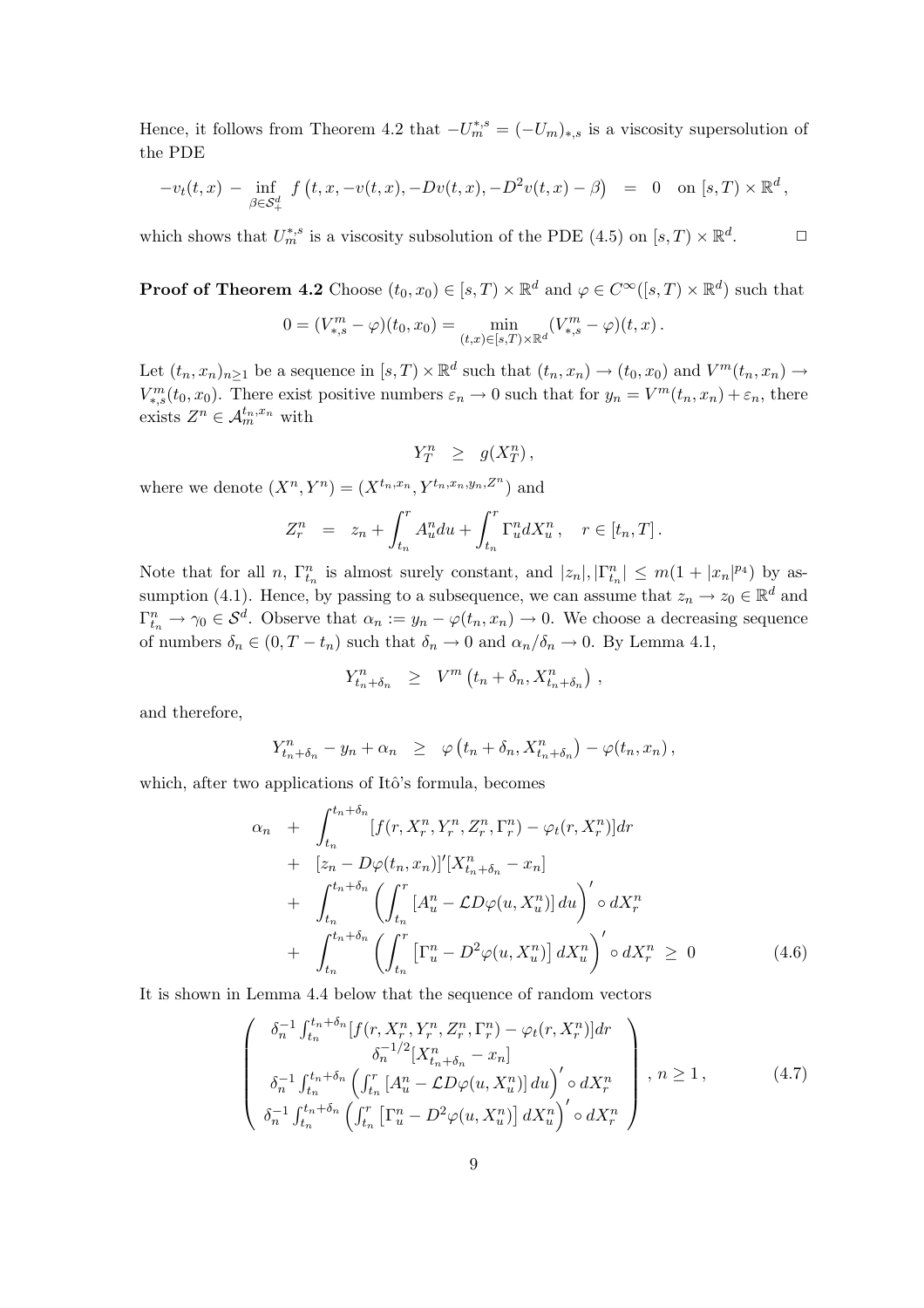converges in distribution to

$$
\begin{pmatrix}\nf(t_0, x_0, \varphi(t_0, x_0), z_0, \gamma_0) - \varphi_t(t_0, x_0) \\
\sigma(x_0)W_1 \\
0 \\
\frac{1}{2}W'_1\sigma(x_0)'[\gamma_0 - D^2\varphi(t_0, x_0)]\sigma(x_0)W_1\n\end{pmatrix}.
$$
\n(4.8)

Set  $\eta_n = |z_n - D\varphi(t_n, x_n)|$ , and assume  $\delta_n^{-1/2}\eta_n \to \infty$  along a subsequence. Then, along a further subsequence,  $\eta_n^{-1}(z_n - D\varphi(t_n, x_n))$  converges to some  $\eta_0 \in \mathbb{R}^d$  with

$$
|\eta_0| = 1. \tag{4.9}
$$

Multiplying inequality (4.6) with  $\delta_n^{-1/2} \eta_n^{-1}$  and passing to the limit yields

$$
\eta_0' \sigma(x_0) W_1 \ge 0 \,,
$$

which, since  $\sigma(x_0)$  is invertible, contradicts (4.9). Hence, the sequence  $(\delta_n^{-1/2}\eta_n)$  has to be bounded, and therefore, possibly after passing to a subsequence,

$$
\delta_n^{-1/2}[z_n - D\varphi(t_n, x_n)] \quad \text{converges to some } \xi_0 \in \mathbb{R}^d.
$$

It follows that  $z_0 = D\varphi(t_0, x_0)$ . Moreover, we can divide inequality (4.6) by  $\delta_n$  and pass to the limit to get

$$
f(t_0, x_0, \varphi(t_0, x_0), D\varphi(t_0, x_0), \gamma_0) - \varphi_t(t_0, x_0)
$$
  
+  $\xi'_0 \sigma(x_0)W_1 + \frac{1}{2}W'_1 \sigma(x_0)'[\gamma_0 - D^2 \varphi(t_0, x_0)] \sigma(x_0)W_1 \ge 0.$  (4.10)

Since the support of the random vector  $W_1$  is  $\mathbb{R}^d$ , it follows from (4.10) that

$$
f(t_0, x_0, \varphi(t_0, x_0), D\varphi(t_0, x_0), \gamma_0) - \varphi_t(t_0, x_0)
$$
  
+ 
$$
\xi'_0 \sigma(x_0) w + \frac{1}{2} w' \sigma(x_0)'[\gamma_0 - D^2 \varphi(t_0, x_0)] \sigma(x_0) w \ge 0,
$$

for all  $w \in \mathbb{R}^d$ . This shows that

$$
f(t_0, x_0, \varphi(t_0, x_0), D\varphi(t_0, x_0), \gamma_0) - \varphi_t(t_0, x_0) \ge 0
$$
 and  $\beta := \gamma_0 - D^2 \varphi(t_0, x_0) \ge 0$ ,

and therefore,

$$
-\varphi_t(t_0, x_0) + \sup_{\beta \in S_+^d} f(t_0, x_0, \varphi(t_0, x_0), D\varphi(t_0, x_0), D^2\varphi(t_0, x_0) + \beta) \ge 0.
$$

 $\Box$ 

Lemma 4.4 The sequence of random vectors (4.7) converges in distribution to (4.8).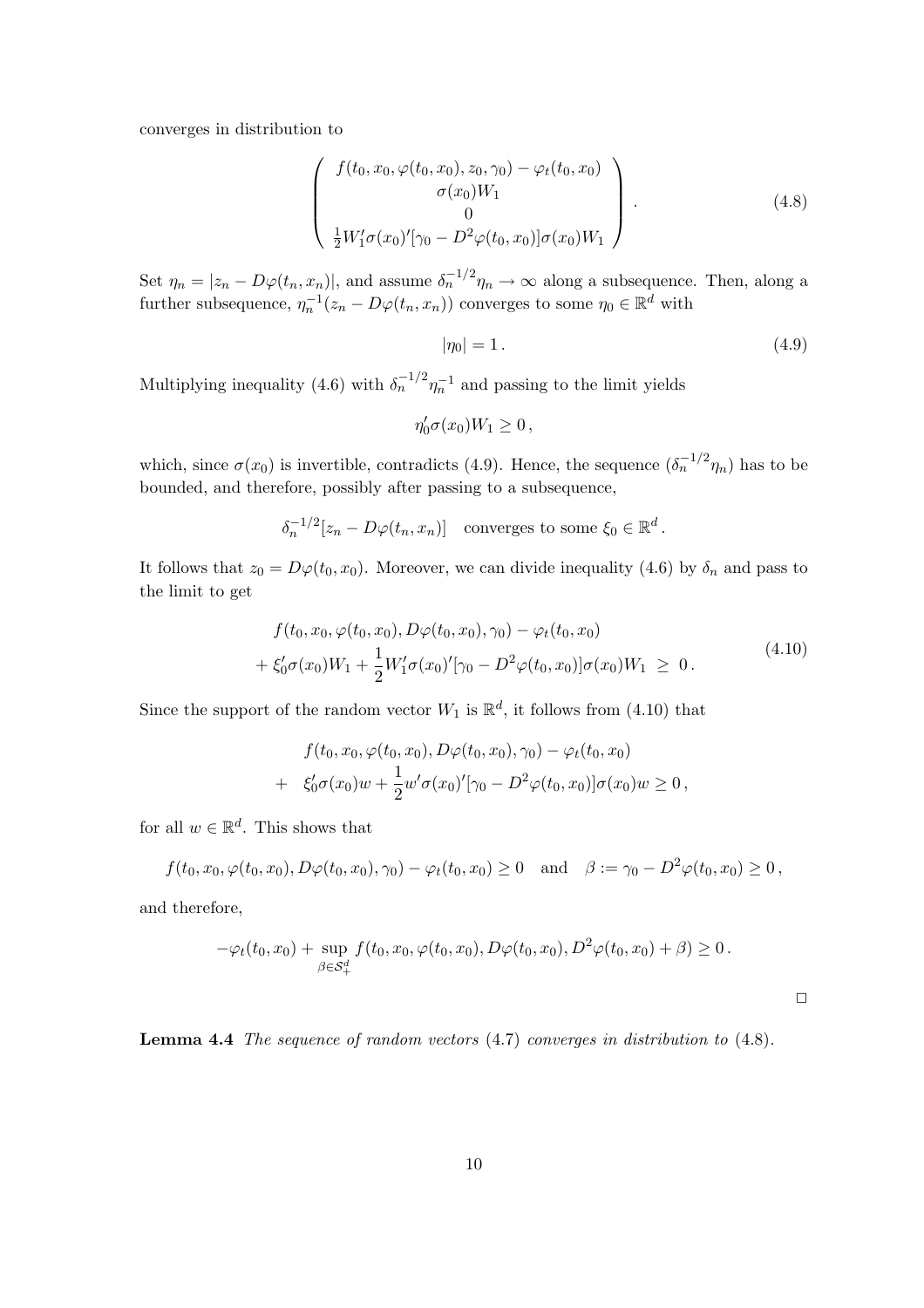Proof. With the methods used to solve Problem 5.3.15 in Karatzas and Shreve [30] it can also be shown that for all fixed  $q > 0$  and  $m \ge 0$ , there exists a constant  $C \ge 0$  such that for all  $0 \le t \le r \le T$ ,  $x \in \mathbb{R}^d$ ,  $y \in \mathbb{R}$  and  $Z \in \mathcal{A}_m^{t,x}$ ,

$$
\mathcal{E}\left[\max_{u\in[t,T]} |X_u^{t,x}|^q\right] \le C(1+|x|^q) \tag{4.11}
$$

$$
\mathcal{E}\left[\max_{u \in [t,r]} |X_u^{t,x} - x|^q\right] \le C(1+|x|^q)(r-t)^{q/2}
$$
\n(4.12)

$$
\mathcal{E}\left[\max_{u\in[t,T]}|Y_u^{t,x,y,Z}|^q\right] \leq C(1+|y|^q+|x|^{\tilde{q}})
$$
\n(4.13)

$$
\mathcal{E}\left[\max_{u\in[t,r]}|Y_u^{t,x,y,Z}-y|^q\right] \leq C(1+|y|^q+|x|^{\tilde{q}})(r-t)^{q/2},\tag{4.14}
$$

where  $\tilde{q} := \max\{p_2q, p_2pq, (p_4+2p_1)q\}.$  For every  $n \geq 1$ , we introduce the  $\mathbb{F}^{t_n,T}$ . stopping time

$$
\tau_n := \inf \{ r \ge t_n : X_r^n \notin B_1(x_0) \} \wedge (t_n + \delta_n),
$$

where  $B_1(x_0)$  denotes the open unit ball in  $\mathbb{R}^d$  around  $x_0$ . It follows from the fact that  $x_n \rightarrow x_0$  and (4.12) that

$$
P[\tau_n < t_n + \delta_n] \to 0. \tag{4.15}
$$

The difference

$$
(X_{t_n+\delta_n}^n-x_n)-\sigma(x_0)(W_{t_n+\delta_n}-W_{t_n})
$$

can be written as

$$
\int_{t_n}^{t_n+\delta_n} \mu(X_r^n) dr + \int_{t_n}^{t_n+\delta_n} \left[\sigma(X_r^n) - \sigma(x_n)\right] dW_r + (\sigma(x_n) - \sigma(x_0))(W_{t_n+\delta_n} - W_{t_n}),
$$

and obviously,

$$
\frac{1}{\sqrt{\delta_n}}(\sigma(x_n)-\sigma(x_0))(W_{t_n+\delta_n}-W_{t_n})\to 0 \text{ in } L^2.
$$

Moreover, it can be deduced with standard arguments from  $(2.1)$ ,  $(2.2)$ ,  $(4.11)$  and  $(4.12)$ that

$$
\frac{1}{\sqrt{\delta_n}} \int_{t_n}^{t_n+\delta_n} \mu(X_r^n) dr \to 0 \quad \text{and} \quad \frac{1}{\sqrt{\delta_n}} \int_{t_n}^{\tau_n} [\sigma(X_r^n) - \sigma(x_n)] dW_r \to 0 \quad \text{in } L^2.
$$

This shows that

$$
\frac{1}{\sqrt{\delta_n}}\left\{X_{t_n+\delta_n}^n - x_n - \sigma(x_0)(W_{t_n+\delta_n} - W_{t_n})\right\} \to 0 \quad \text{in probability.} \tag{4.16}
$$

Similarly, it can be derived from assumption  $(4.1)$  on  $A<sup>n</sup>$  that

$$
\frac{1}{\delta_n} \int_{t_n}^{t_n + \delta_n} \left( \int_{t_n}^r \left[ A_u^n - \mathcal{L} D\varphi(u, X_u^n) \right] du \right)' \circ dX_r^n \to 0 \quad \text{in probability.} \tag{4.17}
$$

By the continuity assumption (4.2) on  $\Gamma^n$ ,

$$
\frac{1}{\delta_n} \int_{t_n}^{t_n + \delta_n} \left( \int_{t_n}^r [\Gamma_u^n - \Gamma_{t_n}^n] dX_u^n \right)' \circ dX_r^n \to 0 \quad \text{in } L^2,
$$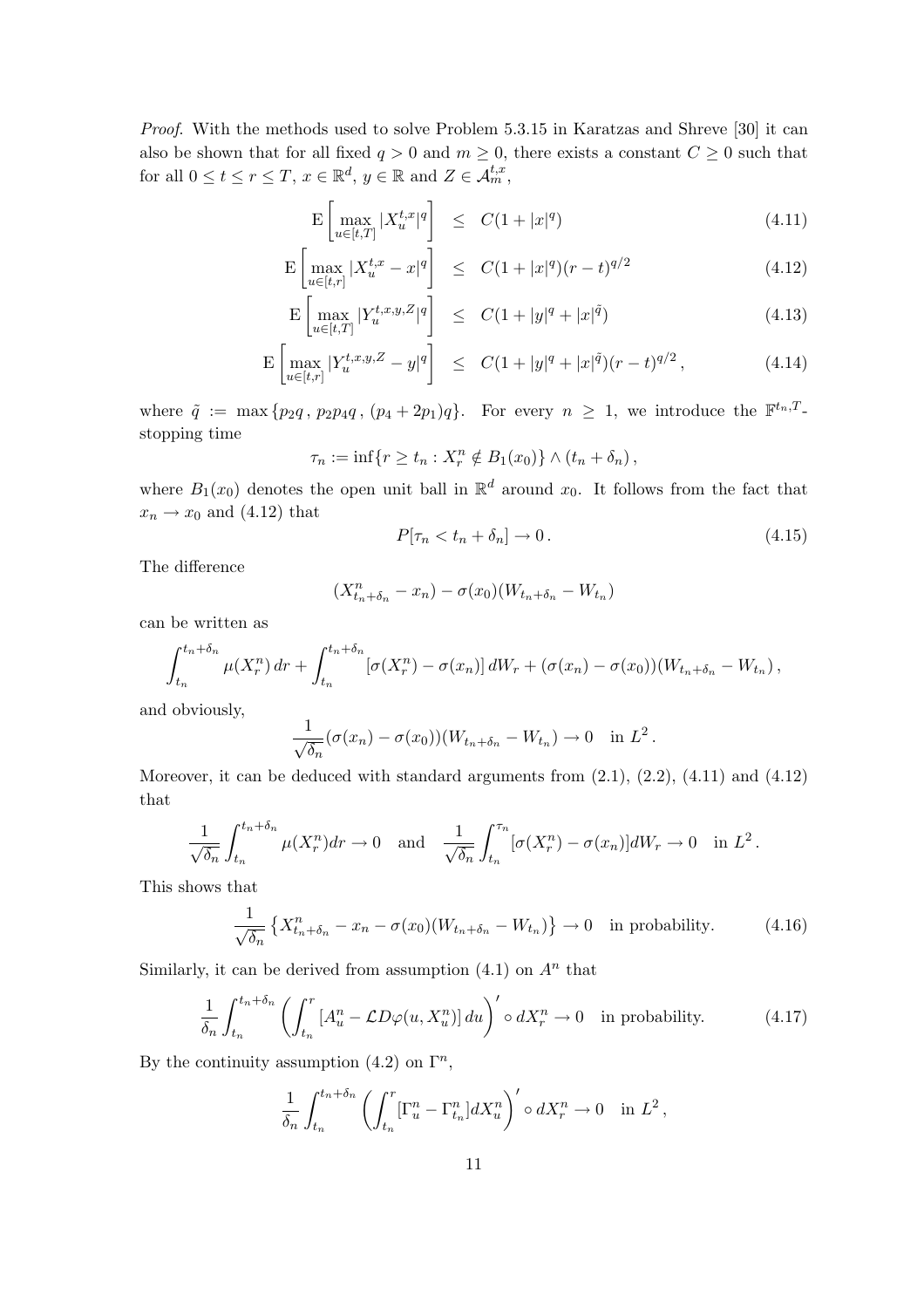and

$$
\frac{1}{\delta_n} \left\{ \int_{t_n}^{t_n + \delta_n} \left( \int_{t_n}^r \Gamma_{t_n}^n dX_u^n \right)' \circ dX_r^n - \frac{1}{2} (W_{t_n + \delta_n} - W_{t_n})' \sigma(x_0)' \gamma_0 \sigma(x_0) (W_{t_n + \delta_n} - W_{t_n}) \right\} \to 0 \quad \text{in probability.}
$$

Hence,

$$
\frac{1}{\delta_n} \left\{ \int_{t_n}^{t_n + \delta_n} \left( \int_{t_n}^r \Gamma_u^n dX_u^n \right)' \circ dX_r^n \right\} \left| \int_{-\frac{1}{2}}^{\infty} (W_{t_n + \delta_n} - W_{t_n})' \sigma(x_0)' \gamma_0 \sigma(x_0) (W_{t_n + \delta_n} - W_{t_n}) \right\} \to 0 \quad \text{in probability.}
$$
\n
$$
(4.18)
$$

Similarly, it can be shown that

$$
\frac{1}{\delta_n} \left\{ \int_{t_n}^{t_n+\delta_n} \left( \int_{t_n}^r D^2 \varphi(u, X_u^n) dX_u^n \right)' \circ dX_r^n - \frac{1}{2} (W_{t_n+\delta_n} - W_{t_n})' \sigma(x_0)' D^2 \varphi(t_0, x_0) \sigma(x_0) (W_{\tau_n} - W_{t_n}) \right\} \to 0 \quad \text{in probability.}
$$
\n(4.19)

Finally, it follows from the continuity of f and  $\varphi_t$  as well as (4.1), (4.2), (4.11), (4.12) and (4.14) that

$$
\frac{1}{\delta_n} \int_{t_n}^{t_n + \delta_n} [f(X_r^n, Y_r^n, Z_r^n, \Gamma_r^n) - \varphi_t(r, X_r^n)] \, dr \to f(x_0, D\varphi(t_0, x_0), z_0, \gamma_0) - \varphi_t(t_0, x_0) \tag{4.20}
$$

in probability. Now, the lemma follows from  $(4.16)$ – $(4.20)$  and the simple fact that for each n, the random vector

$$
\begin{pmatrix}\nf(x_0, \varphi(t_0, x_0), z_0, \gamma_0) - \varphi_t(t_0, x_0) \\
\delta_n^{-1/2} \sigma(x_0) (W_{t_n + \delta_n} - W_{t_n})\n\end{pmatrix}
$$
\n
$$
\delta_n^{-1} \frac{1}{2} (W_{t_n + \delta_n} - W_{t_n})' \sigma(x_0)'[\gamma_0 - D^2 \varphi(t_0, x_0)] \sigma(x_0) (W_{t_n + \delta_n} - W_{t_n})
$$

has the same distribution as

$$
\begin{pmatrix}\nf(x_0, \varphi(t_0, x_0), z_0, \gamma_0) - \varphi_t(t_0, x_0) \\
\sigma(x_0)W_1 \\
0 \\
\frac{1}{2}W_1'\sigma(x_0)'[\gamma_0 - D^2\varphi(t_0, x_0)]\sigma(x_0)W_1\n\end{pmatrix}.
$$

We conclude this subsection with the following estimates on the growth of the value functions  $V^m$  and  $U_m$ .

**Proposition 4.5** Let  $p = max\{p_2, p_3, p_2p_4, p_4 + 2p_1\}$ . Then there exists for every  $m \ge 0$ a constant  $C_m \geq 0$  such that

$$
V_*^m(t, x) \ge -C_m(1+|x|^p) \quad and \tag{4.21}
$$

$$
U_m^*(t, x) \le C_m(1+|x|^p) \tag{4.22}
$$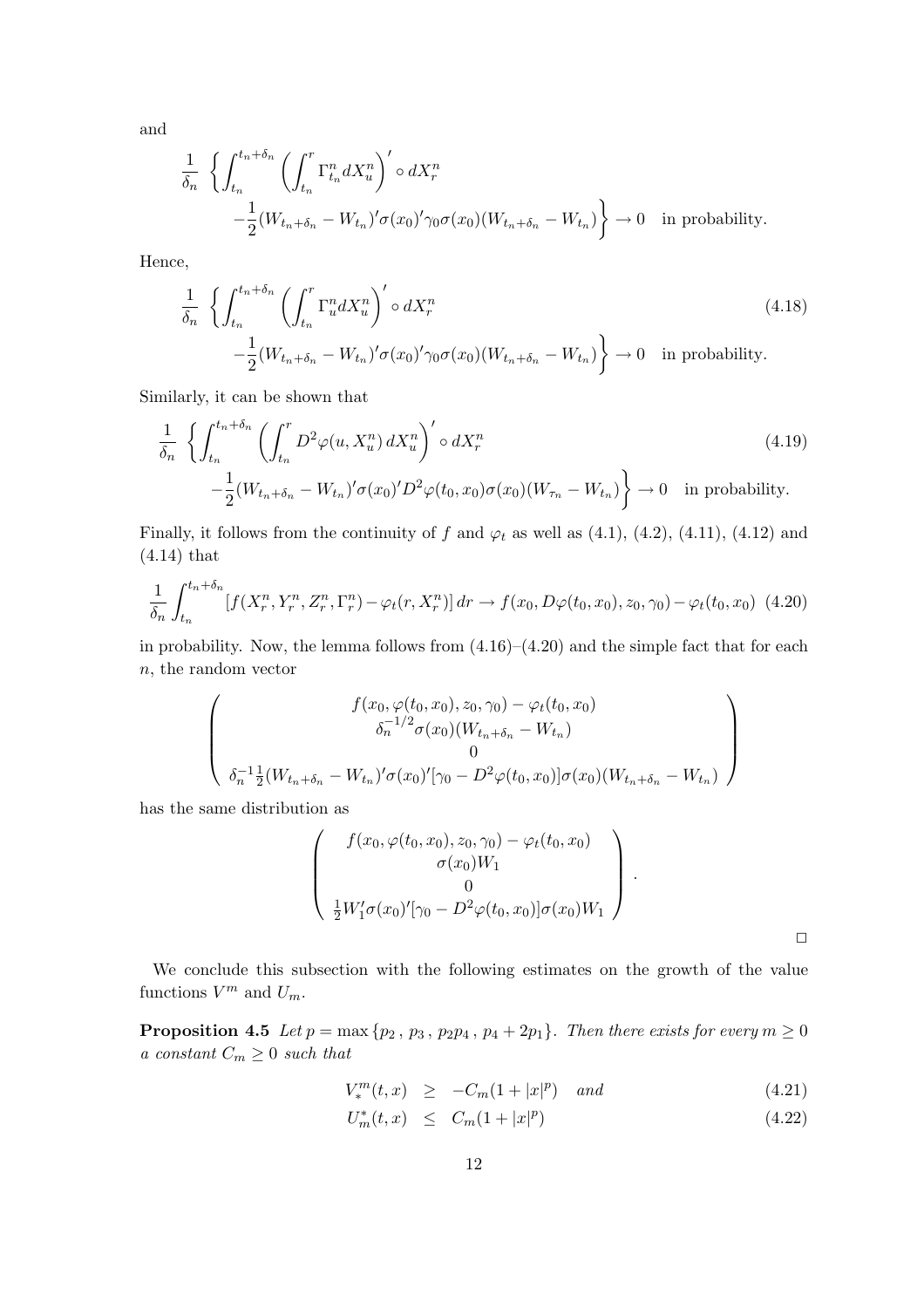for all  $(t, x) \in [0, T] \times \mathbb{R}^d$ . Moreover,

$$
V_*^m(T, x) \ge g(x) \quad and \tag{4.23}
$$

$$
U_m^*(T, x) \le g(x) \tag{4.24}
$$

for all  $x \in \mathbb{R}$ .

Proof. We show (4.22) and (4.24). The proofs of (4.21) and (4.23) are completely analogous. To prove (4.22) it is enough to show that for fixed  $m \geq 0$ , there exists a constant  $C_m \geq 0$ such that for all  $(t, x) \in [0, T] \times \mathbb{R}^d$  and  $(y, Z) \in \mathbb{R} \times \mathcal{A}_m^{t,x}$  satisfying  $Y_T^{t,x,y,Z} \leq g(X_T^{t,x} \times \mathcal{A}_T^{t,x} \times \mathcal{A}_T^{t,x} \times \mathcal{A}_T^{t,x}$  $_{T}^{t,x}$ ), we have

$$
y \leq C_m(1+|x|^p).
$$

For  $y \leq 0$  there is nothing to show. So, we assume  $y > 0$  and introduce the stopping time

$$
\tau := \inf \left\{ r \ge t \mid Y_r^{t,x,y,Z} = 0 \right\} \wedge T.
$$

Then, we have for all  $r \in [t, T]$ ,

$$
Y_{r\wedge\tau}^{t,x,y,Z} + \int_{r}^{r\vee\tau} f(u, X_{u}^{t,x}, Y_{u}^{t,x,y,Z}, Z_{u}, \Gamma_{u}) du + \int_{r}^{r\vee\tau} Z_{u}'\mu(X_{u}^{t,x}) du + \int_{r}^{r\vee\tau} Z_{u}'\sigma(X_{u}^{t,x}) dW_{u} + \frac{1}{2} \int_{r}^{r\vee\tau} \text{Tr}[\Gamma_{u}\sigma(X_{u}^{t,x})\sigma(X_{u}^{t,x})'] du = Y_{r\wedge\tau}^{t,x,y,Z} + \int_{r}^{r\vee\tau} f(u, X_{u}^{t,x}, Y_{u}^{t,x,y,Z}, Z_{u}, \Gamma_{u}) du + \int_{r}^{r\vee\tau} Z_{u}' \circ dX_{u}^{t,x} = Y_{\tau}^{t,x,y,Z} \leq g(X_{T}^{t,x}) \vee 0.
$$

Hence, it follows from (A2), (A3), (2.2) and (4.1) that for  $\tilde{p} = \max\{p_2, p_2p_4, p_4 + 2p_1\}$ ,

$$
h(r) := \mathcal{E}\left[Y_{r\wedge\tau}^{t,x,y,Z}\right]
$$
  
\n
$$
\leq \mathcal{E}\left[\left|g(X_T^{t,x})\right|\right] + \mathcal{E}\left[\int_r^{r\vee\tau} \left|f(u,X_u^{t,x},Y_u^{t,x,y,Z},Z_u,\Gamma_u)\right|du\right]
$$
  
\n
$$
+ \mathcal{E}\left[\int_r^{r\vee\tau} \left|Z_u'\mu(X_u^{t,x})\right|du\right] + \mathcal{E}\left[\frac{1}{2}\int_r^{r\vee\tau} \left|\text{Tr}[\Gamma_u\sigma(X_u^{t,x})\sigma(X_u^{t,x})']\right|du\right]
$$
  
\n
$$
\leq \mathcal{G}\mathcal{E}\left[1 + |X_T^{t,x}|^{p_3}\right] + \mathcal{F}\int_r^T h(u)du + L\int_r^T (1 + |X_u^{t,x}|^{\tilde{p}})du
$$
  
\n
$$
\leq \tilde{L}(1 + |x|^p) + \mathcal{F}\int_r^T h(u)du,
$$

for constants L and  $\tilde{L}$  independent of t, x, y and Z. It follows from Gronwall's lemma that

$$
h(r) \le \tilde{L}(1+|x|^p)e^{F(T-r)} \quad \text{for all } r \in [t,T].
$$

In particular,  $y = h(t) \leq C_m(1+|x|^p)$  for some constant  $C_m$  independent of t, x, y and Z.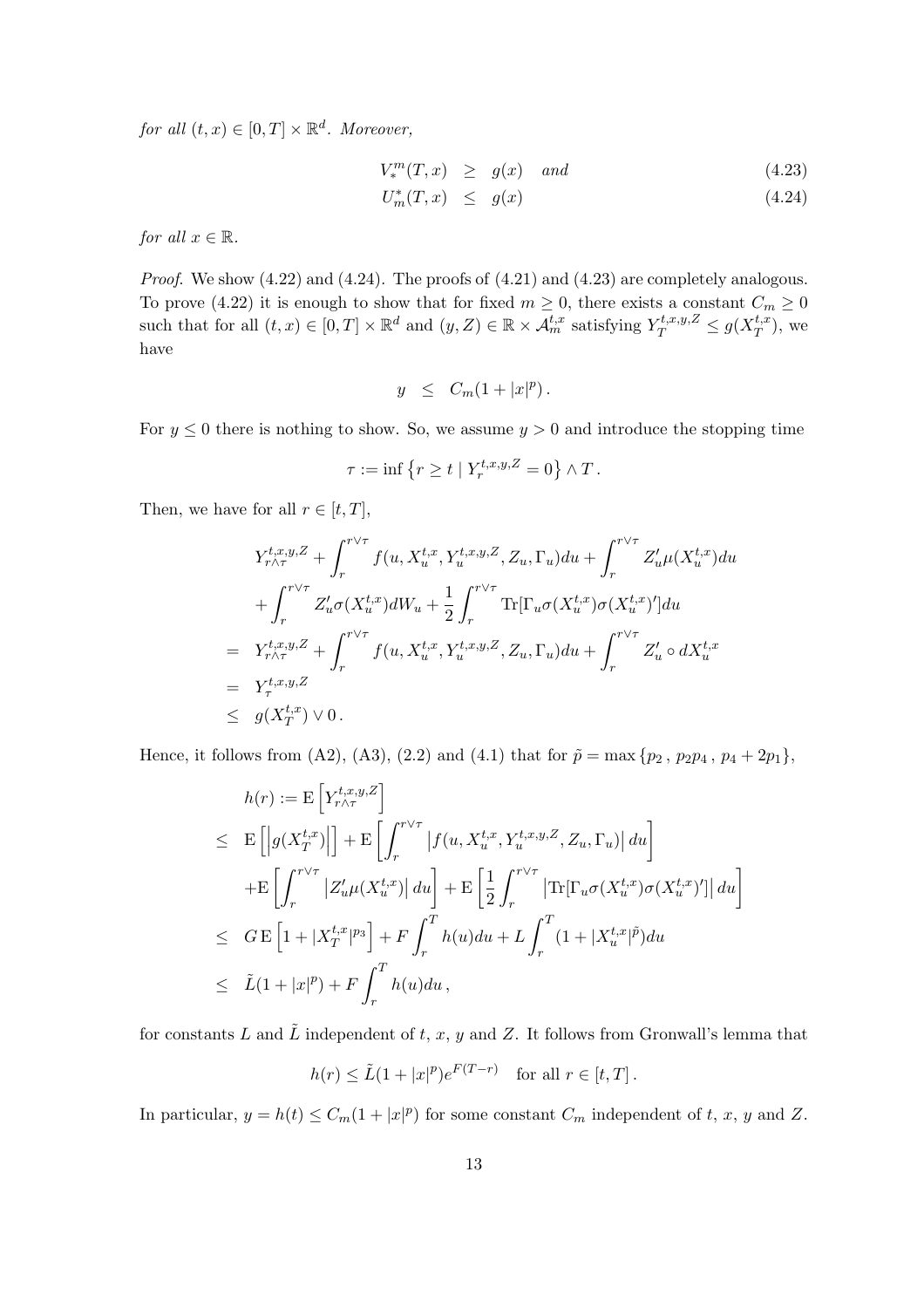To prove (4.24), we assume by way of contradiction that there exists an  $x \in \mathbb{R}^d$  such that  $U_m^*(T,x) \ge g(x) + 3\varepsilon$  for some  $\varepsilon > 0$ . Then, there exists a sequence  $(t_n, x_n)_{n \ge 1}$  in  $[0, T) \times \mathbb{R}^d$  converging to  $(T, x)$  such that  $U_m(t_n, x_n) \ge g(x) + 2\varepsilon$  for all  $n \ge 1$ . Hence, for every integer  $n \geq 1$ , there exists a real number  $y_n \in [g(x) + \varepsilon, g(x) + 2\varepsilon]$  and a process  $Z^n \in \mathcal{A}_m^{t_n,x_n}$  of the form  $Z_r^n = z_n +$  $\frac{1}{r}$  $\int_{t_n}^r A_u^n du +$  $\frac{1}{r}$  $\int_{t_n}^{t} \Gamma_u^n dX_u^{t_n,x_n}$  such that

$$
y_n \le g(X_T^{t_n, x_n}) - \int_{t_n}^T f(r, X_r^{t_n, x_n}, Y_r^{t, x_n, y_n, Z^n}, Z_r^n, \Gamma_r^n) dr - \int_{t_n}^T (Z_r^n)' \circ dX_r^{t_n, x_n} \,. \tag{4.25}
$$

By  $(4.1)$ ,  $(4.11)$ ,  $(4.12)$  and  $(4.13)$ , the right-hand side of  $(4.25)$  converges to  $g(x)$  in probability. Therefore, it follows from (4.25) that  $g(x) + \varepsilon \le g(x)$ . But this is absurd, and hence, we must have  $U_m^*(T, x) \le g(x)$  for all  $x \in \mathbb{R}^d$ . The contract of the contract of  $\Box$ 

## 4.3 Main result

For our main result, Theorem 4.10, and the ensuing Corollary 4.11 below we need two more assumptions on the functions  $f$  and  $g$ , the first of which is

(A4) For all  $(t, x, y, z) \in [0, T) \times \mathbb{R}^d \times \mathbb{R} \times \mathbb{R}^d$  and  $\gamma, \tilde{\gamma} \in \mathcal{S}^d$ ,

$$
f(t, x, y, z, \gamma) \geq f(t, x, y, z, \tilde{\gamma})
$$
 whenever  $\gamma \leq \tilde{\gamma}$ .

**Remark 4.6** Assume (A1)–(A4) and that there exists an  $s \in [0, T)$  such that  $V_{*,s}^m$  is Rvalued on  $[s, T] \times \mathbb{R}^d$ . Then it immediately follows from Theorem 4.2 that  $V_{*,s}^m$  is a viscosity supersolution of the PDE (2.9) on  $[s, T) \times \mathbb{R}^d$ . Analogously, if (A1)–(A4) hold and there exists an  $s \in [0, T)$  such that  $U_m^{*,s}$  is R-valued on  $[s, T] \times \mathbb{R}^d$ , Corollary 4.3 implies that  $U_m^{*,s}$ is a viscosity subsolution of the PDE (2.9) on  $[s, T] \times \mathbb{R}^d$ .

For our last assumption and the statement of Theorem 4.10 we need the following

# **Definition 4.7** Let  $s \in [0, T)$  and  $q \ge 0$ .

**1.** We call a function  $v : [s, T] \times \mathbb{R}^d \to \mathbb{R}$  a viscosity solution with growth exponent q of the PDE (2.9) with terminal condition (2.10) if v is a viscosity solution of (2.9) on  $[s, T) \times \mathbb{R}^d$ with  $v^*(T,x) = v_*(T,x) = g(x)$  for all  $x \in \mathbb{R}^d$  and there exists a constant C such that  $|v(t,x)| \leq C(1+|x|^q)$  for all  $(t,x) \in [s,T] \times \mathbb{R}^d$ .

2. We say that the PDE  $(2.9)$  with terminal condition  $(2.10)$  satisfies the comparison principle on  $[s, T] \times \mathbb{R}^d$  with growth exponent q if the following holds:

If  $w : [s, T] \times \mathbb{R}^d \to \mathbb{R}$  is lower semicontinuous and a viscosity supersolution of (2.9) on  $[s, T] \times \mathbb{R}^d$  and  $u : [s, T] \times \mathbb{R}^d \to \mathbb{R}$  upper semicontinuous and a viscosity subsolution of  $(2.9)$  on  $[s, T) \times \mathbb{R}^d$  such that

$$
w(T, x) \ge g(x) \ge u(T, x) \quad for all x \in \mathbb{R}^d
$$

and there exists a constant  $C \geq 0$  such that

$$
w(t,x) \geq -C(1+|x|^q)
$$
 and  $u(t,x) \leq C(1+|x|^q)$  for all  $(t,x) \in [s,T) \times \mathbb{R}^d$ ,

then  $w \geq u$  on  $[s, T] \times \mathbb{R}^d$ .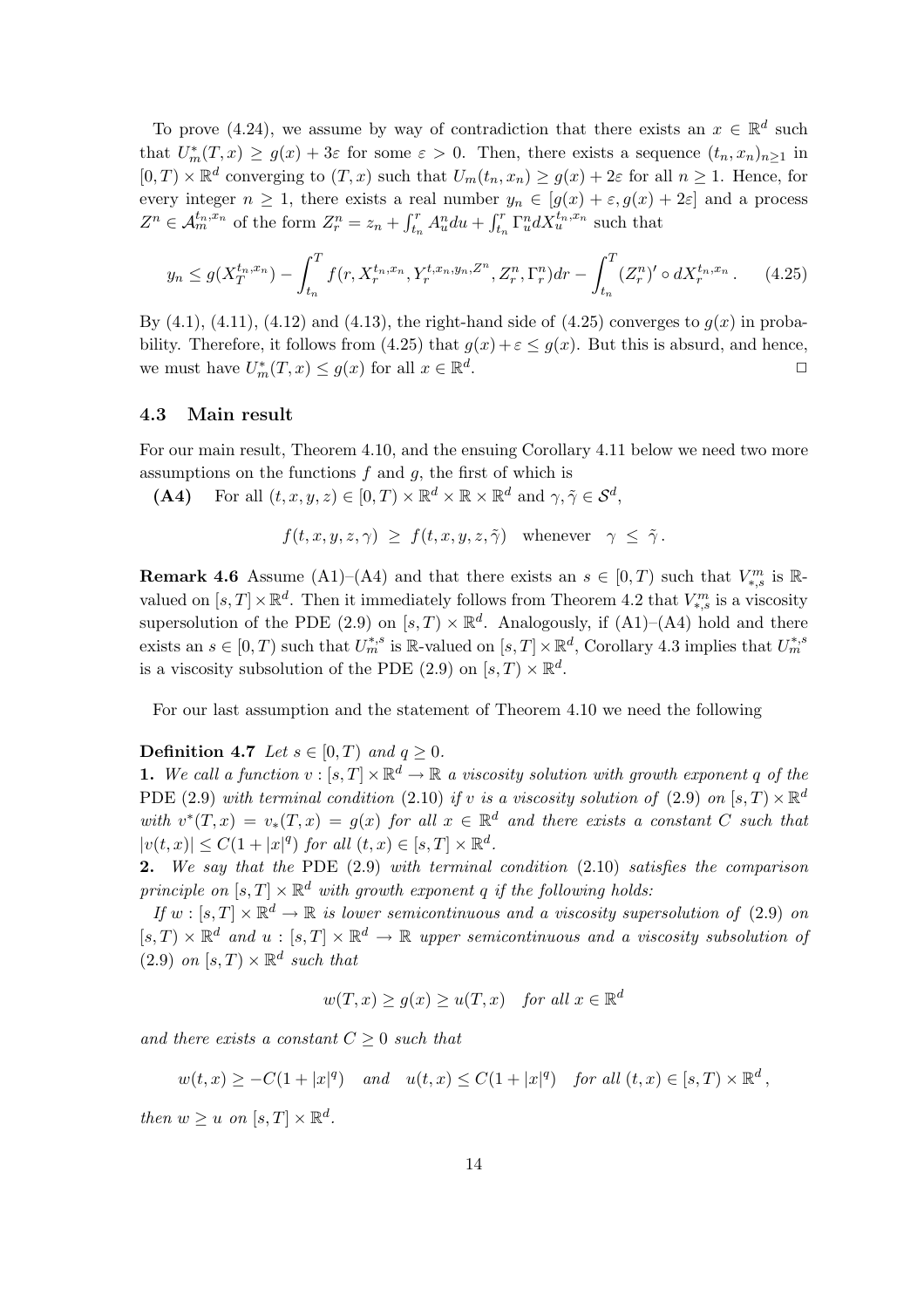With this definition our last assumption on  $f$  and  $q$  is

(A5) For all  $s \in [0, T)$ , the PDE (2.9) with terminal condition (2.10) satisfies the comparison principle on  $[s, T] \times \mathbb{R}^d$  with growth exponent  $p = \max \{p_2, p_3, p_2p_4, p_4 + 2p_1\}.$ 

## Remarks 4.8

1. The monotonicity assumption (A4) is natural from the PDE viewpoint. It implies that f is elliptic and the PDE  $(2.9)$  parabolic. If f satisfies the following stronger version of  $(A4)$ : there exists a constant  $C > 0$  such that

$$
f(t, x, y, z, \gamma - B) \ge f(t, x, y, z, \gamma) + C \operatorname{Tr}[B]
$$
\n(4.26)

for all  $(t, x, y, z, \gamma) \in [0, T) \times \mathbb{R}^d \times \mathbb{R} \times \mathbb{R}^d \times S^d$  and  $B \in S^d_+$ , then the PDE (2.9) is called uniformly parabolic, and there exist general results on existence, uniqueness and smoothness of solutions; see for instance Krylov [31] or Evans [24]. When f is linear in the  $\gamma$  variable (in particular, for the semi- and quasi-linear equations discussed in Subsections 5.2 and 5.3 below), the condition (4.26) essentially guarantees existence, uniqueness and smoothness of solutions to the PDE  $(2.9)$ – $(2.10)$ ; see for instance, Section 5.4 in Ladyzenskaya et al. [32]. Without parabolicity there are no comparison results for PDEs of the form  $(2.9)$ – $(2.10)$ .

**2.** Condition (A5) is an implicit assumption on the functions f and g. But we find it more convenient to assume comparison directly in the form (A5) instead of putting technical assumptions on f and g which guarantee that the PDE  $(2.9)$  with terminal condition  $(2.10)$ satisfies (A5). Several comparison results for nonlinear PDEs are available in the literature; see for example, Crandall et al.  $[16]$ , Fleming and Soner [25], Caffarelli and Cabré [10]. However, most results are stated for equations in bounded domains. For equations in the whole space, the critical issue is the interplay between the growth of solutions at infinity and the growth of the nonlinearity. We list some typical situations where the comparison principle holds:

a) Comparison principle with growth exponent 1: Assume  $(A1)$ – $(A4)$  and that there exists a function  $h : [0, \infty] \to [0, \infty]$  with  $\lim_{x\to 0} h(x) = 0$  such that

$$
|f(t,x,y,\alpha(x-\tilde{x}),A)-f(t,\tilde{x},y,\alpha(x-\tilde{x}),B)|\leq h(\alpha|x-\tilde{x}|^2+|x-\tilde{x}|),
$$

for all  $(t, x, \tilde{x}, y)$ ,  $\alpha > 0$  and A, B satisfying

$$
-\alpha \left[ \begin{array}{cc} I & 0 \\ 0 & I \end{array} \right] \le \left[ \begin{array}{cc} A & 0 \\ 0 & -B \end{array} \right] \le \alpha \left[ \begin{array}{cc} I & -I \\ -I & I \end{array} \right].
$$

Then it follows from Theorem 8.2 in Crandall et al. [16] that equations of the form (2.9)– (2.10) satisfy the comparison principle with growth exponent 0 if the domain is bounded. If the domain is unbounded, it follows from the modifications outlined in Section 5.D of [16] that the PDE (2.9)–(2.10) satisfies the comparison principle with growth exponent 1.

b) Stochastic control problems. When the equation (2.9) is a dynamic programming equation related to a stochastic optimal control problem, then a comparison theorem for bounded solutions is given in Fleming and Soner [25], Section V.9, Theorem V.9.1. In this case,  $f$  is of the form

$$
f(t, x, y, z, \gamma) = \sup_{u \in U} \left\{ \alpha(t, x, u) + \beta(t, x, u)y + b(t, x, u)'z - \text{Tr}[c(t, x, u)\gamma] \right\},\,
$$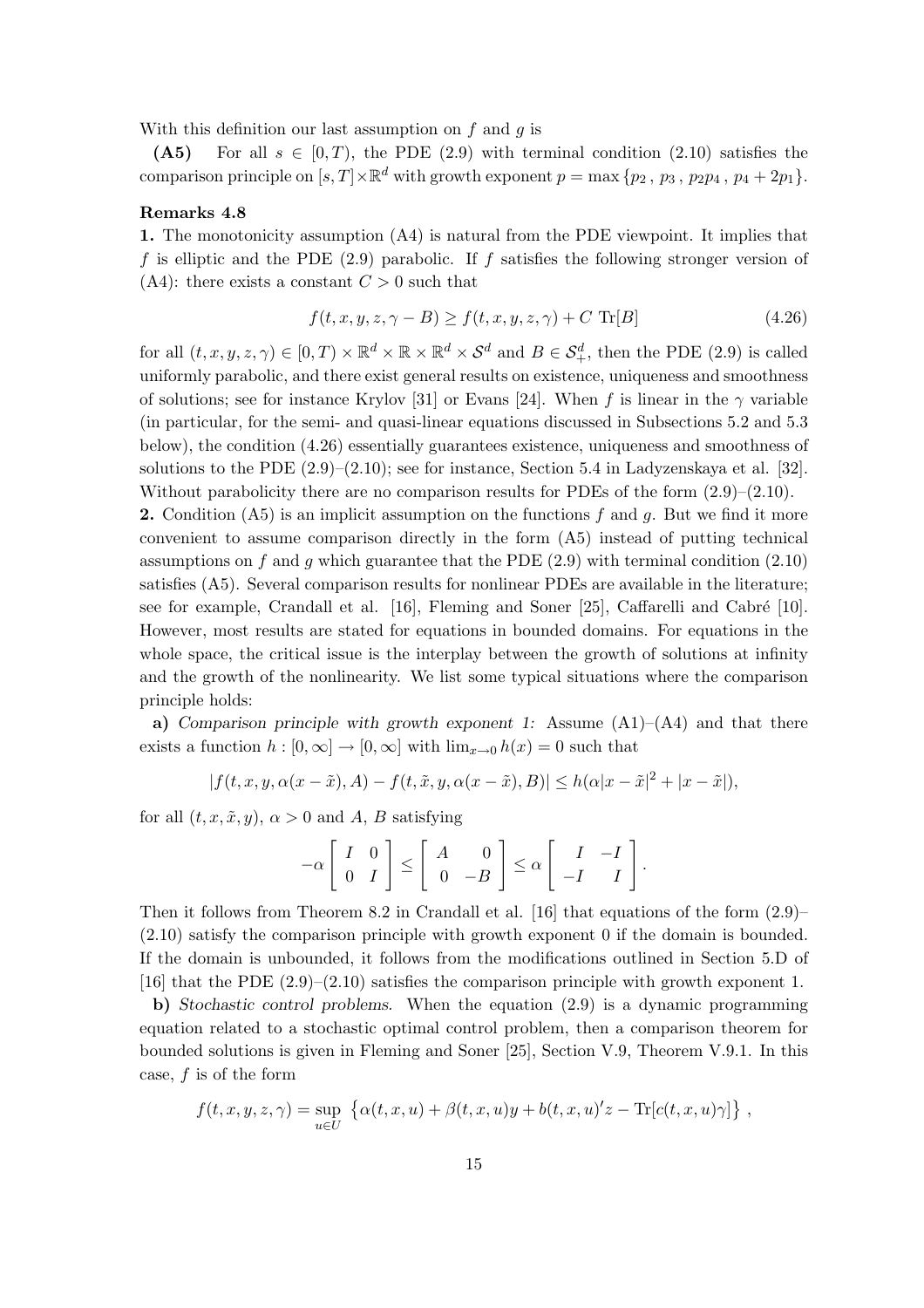see Subsection 5.5 below. Theorem V.9.1 in [25] is proved under the assumption that  $\beta \equiv 0$ , U is a compact set and  $\alpha, b, c$  are uniformly Lipschitz and growing at most linearly (see IV)  $(2.1)$  in [25]). This result can be extended directly to the case where  $\beta$  satisfies a similar condition and to equations related to differential games, that is, when

$$
f(t, x, y, z, \gamma) = \sup_{u \in U} \inf_{\tilde{u} \in \tilde{U}} \left\{ \alpha(t, x, u, \tilde{u}) + \beta(t, x, u, \tilde{u})y + b(t, x, u, \tilde{u})'z - \text{Tr}[c(t, x, u, \tilde{u})\gamma] \right\}.
$$

c) Unbounded solutions. Many techniques in dealing with unbounded solutions were developed by Ishii [29] for first order equations (that is, when f is independent of  $\gamma$ ). These techniques can be extended to second order equations. Some related results can be found in Barles et al. [5, 4]. In [4], in addition to comparison results for PDEs, one can also find BSDEs based on Markov processes with jumps.

The following simple support result is needed in the proof of Theorem 4.10 and Corollary 4.11.

**Lemma 4.9** Let  $(s, x) \in [0, T) \times \mathbb{R}^d$ . Then for all  $t \in (s, T]$ , the random variable  $X_t^{s,x}$  $_{t}^{s,x}$  has full support in  $\mathbb{R}^d$ .

*Proof.* By assumption,  $\sigma(x)$  is non-degenerate for all  $x \in \mathbb{R}^d$ . Therefore, the distribution of the process  $(X_t^{s,x})$  $(t_t^{s,x})_{t\in [s,T]}$  is equivalent to the distribution of the unique strong solution of the SDE  $rt$ 

$$
X_t = x + \int_s^t \sigma(X_r) dW_r, \quad t \in [s, T];
$$

see for instance, result 7.6.4 in Liptser and Shiryaev [34] or Theorem 2.4 in Cheridito et al. [12]. Now the lemma follows from the arguments in the proof of Theorem 3.1 in Stroock and Varadhan [50].  $\Box$ 

## Theorem 4.10 (Uniqueness for 2BSDE)

Assume (A1)–(A5) and that there exists  $(s, x) \in [0, T) \times \mathbb{R}^d$  such that the 2BSDE corresponding to  $(X^{s,x}, f, g)$  has a solution  $(Y^{s,x}, Z^{s,x}, \Gamma^{s,x}, A^{s,x})$  with  $Z^{s,x} \in A^{s,x}$ . Then the associated PDE  $(2.9)$  with terminal condition  $(2.10)$  has a unique viscosity solution v on  $[s, T] \times \mathbb{R}^d$  with growth exponent  $p = \max\{p_2, p_3, p_2p_4, p_4+2p_1\}$ , v is continuous on  $[s, T] \times \mathbb{R}^d$ , and the process  $Y^{s,x}$  is of the form

$$
Y_t^{s,x} = v(t, X_t^{s,x}), \quad t \in [s, T], \tag{4.27}
$$

In particular,  $(Y^{s,x}, Z^{s,x}, \Gamma^{s,x}, A^{s,x})$  is the only solution of the 2BSDE corresponding to  $(X^{s,x}, f, g)$  with  $Z^{s,x} \in \mathcal{A}^{s,x}$ .

*Proof.* Let  $(s, x) \in [0, T) \times \mathbb{R}^d$ . If  $(X^{s,x}, Y^{s,x}, \Gamma^{s,x}, A^{s,x})$  is a solution of the 2BSDE corresponding to  $(X^{s,x}, f, g)$  with  $Z^{s,x} \in \mathcal{A}_m^{s,x}$  for some  $m \geq 0$ , then it follows from Lemma 4.1 that

$$
Y_t^{s,x} \ge V^m(t, X_t^{s,x}) \quad \text{for all } t \in (s, T), \tag{4.28}
$$

and by symmetry,

$$
Y_t^{s,x} \le U_m(t, X_t^{s,x}) \quad \text{for all } t \in (s, T). \tag{4.29}
$$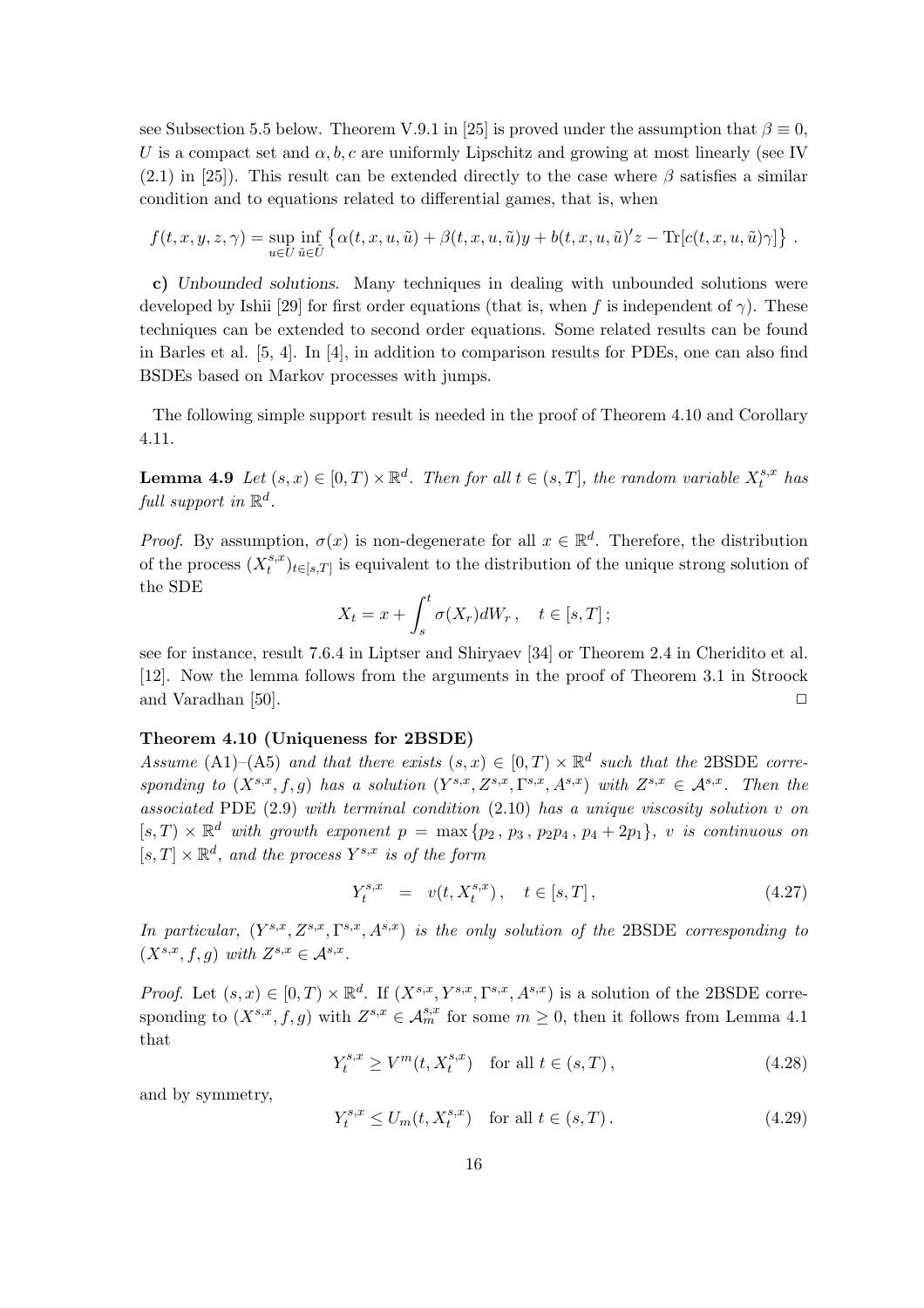Recall that the inequalities (4.28) and (4.29) are understood in the P-almost sure sense. But, by Lemma 4.9,  $X_t^{s,x}$  has full support in  $\mathbb{R}^d$  for all  $t \in (s,T]$ . Therefore, we get from (4.28) and (4.29) that

 $V^m(t,x) \leq U_m(t,x)$  for all  $(t,x)$  in a dense subset of  $[s,T] \times \mathbb{R}^d$ .

It follows that

$$
V_{*,s}^m \le U_m^{*,s} \quad \text{on } [s,T] \times \mathbb{R}^d
$$

.

Together with Proposition 4.5, this shows that  $V_{*,s}^m$  and  $U_m^{*,s}$  are R-valued on  $[s,T] \times \mathbb{R}^d$ . By Remark 4.6,  $V_{*,s}^m$  is a viscosity supersolution and  $U_m^{*,s}$  a viscosity subsolution of the PDE  $(2.9)$  on  $[s, T] \times \mathbb{R}^d$ . Therefore, it follows from Proposition 4.5 and assumption (A5) that

$$
V_{*,s}^m \ge U_m^{*,s} \quad \text{on } [s,T] \times \mathbb{R}^d \, .
$$

Hence, the function  $v = V_{*,s}^m = V^m = U_m = U_m^{*,s}$  is continuous on  $[s,T] \times \mathbb{R}^d$  and a viscosity solution with growth exponent p of the PDE  $(2.9)$ – $(2.10)$ . By  $(A5)$ , v is the only viscosity solution of the PDE (2.9)–(2.10) on  $[s, T] \times \mathbb{R}^d$  with growth exponent p. From (4.28) and (4.29) we get

$$
Y_t^{s,x} = v(t, X_t^{s,x}) \quad \text{for all } t \in [s, T].
$$

Now,  $Z^{s,x}$  is uniquely determined by

$$
Y^{s,x}_t = Y^{s,x}_s + \int_s^t f(r,X^{s,x}_r,Y^{s,x}_r,Z^{s,x}_r,\Gamma^{s,x}_r)dr + \int_s^t (Z^{s,x}_r)' \circ dX^{s,x}_r\,, \quad t\in [s,T]\,,
$$

and  $\Gamma^{s,x}$  and  $A^{s,x}$  are uniquely determined by

$$
Z_t^{s,x} = Z_s^{s,x} + \int_s^t A_r^{s,x} dr + \int_s^t \Gamma_r^{s,x} dX_r^{s,x} , \quad t \in [s,T].
$$

In the subsequent corollary, we use the following notation:  $\mathbb{H}^2(\mathbb{R})$ ,  $\mathbb{H}^2(\mathbb{R}^d)$  and  $\mathbb{H}^2(\mathcal{M}^d)$ denote the spaces of all  $\mathbb{F}^{0,T}$ -progressively measurable processes  $(H_t)_{t\in[0,T]}$  with values in  $\mathbb{R}, \mathbb{R}^d$ , and  $\mathcal{M}^d$ , respectively, such that

$$
\|H\|_{\mathbb{H}^2}:=\mathbf{E}\left[\int_0^T |H_t|^2 dt\right]<\infty\,.
$$

For  $s \in (0,T]$ , we extend  $\mathbb{F}^{s,T}$ -progressively measurable processes  $(H_t)_{t \in [s,T]}$  to the whole time interval  $[0, T]$  by setting

$$
H_t := H_s \quad \text{for } t \in [0, s) \, .
$$

**Corollary 4.11** Assume (A1)–(A5) and there exists  $x_0 \in \mathbb{R}^d$  such that the 2BSDE corresponding to  $(X^{0,x_0}, f, g)$  has a solution  $(Y^{0,x_0}, Z^{0,x_0}, \Gamma^{0,x_0}, A^{0,x_0})$  with  $Z^{0,x_0} \in \mathcal{A}^{0,x_0}$ . Then for all  $(s, x) \in [0, T] \times \mathbb{R}^d$ , there exists exactly one solution  $(Y^{s,x}, Z^{s,x}, \Gamma^{s,x}, A^{s,x})$  to the 2BSDE corresponding to  $(X^{s,x}, f, g)$  such that  $Z^{s,x} \in \mathcal{A}^{s,x}$ . Furthermore, the mapping

$$
(s, x) \mapsto (Y^{s,x}, Z^{s,x}, \Gamma^{s,x}, A^{s,x})
$$

is continuous from  $[0, T] \times \mathbb{R}^d$  to  $\mathbb{H}^2(\mathbb{R}) \times \mathbb{H}^2(\mathbb{R}^d) \times \mathbb{H}^2(\mathcal{M}^d) \times \mathbb{H}^2(\mathbb{R}^d)$ .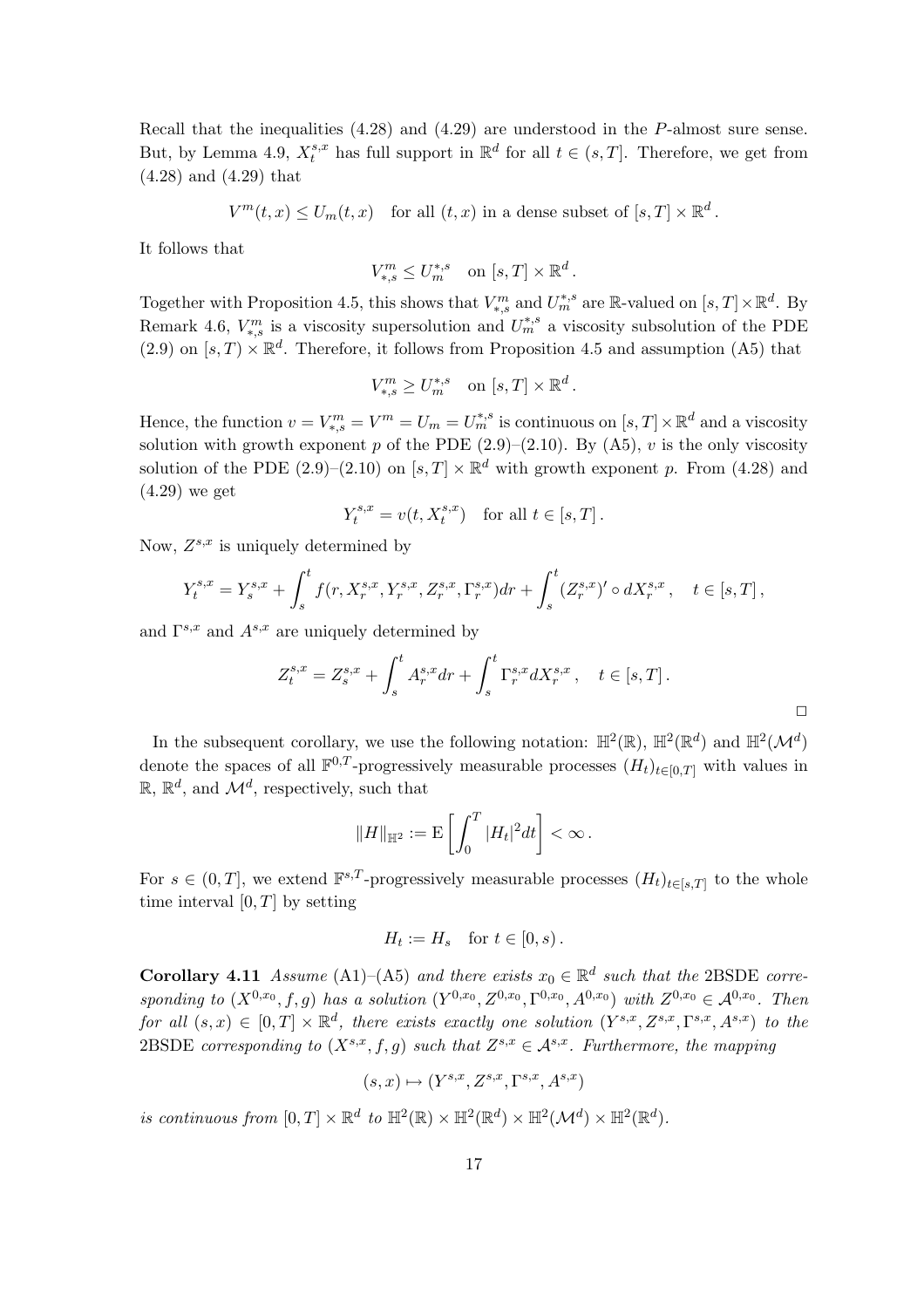*Proof.* Assume there exists  $x_0 \in \mathbb{R}^d$  such that the 2BSDE corresponding to  $(X^{0,x}, f, g)$  has a solution  $(Y^{0,x_0}, Z^{0,x_0}, \Gamma^{0,x_0}, A^{0,x_0})$  with  $Z^{0,x_0} \in \mathcal{A}_{m}^{0,x_0}$  for some  $m \geq 0$ . Then, by Theorem 4.10,  $v = V^m = U_m$  is a continuous function on  $[0, T] \times \mathbb{R}^d$  and the process  $Y^{0,x_0}$  is of the form

$$
Y_t^{0,x_0} = v(t, X_t^{0,x_0}) \text{ for all } t \in [0,T].
$$

By Lemma 4.9,  $X_t^{0,x_0}$  has full support in  $\mathbb{R}^d$  for all  $t \in (0,T]$ . Hence, it follows from the disintegration argument in the proof of Lemma 4.1 that for all  $(s, x)$  in a dense subset  $D$ of  $[0,T] \times \mathbb{R}^d$ , there exists a solution  $(Y^{s,x}, Z^{s,x}, \Gamma^{s,x}, A^{s,x})$  to the 2BSDE corresponding to  $(X^{s,x}, f, g)$  such that  $Y_t^{s,x} = v(t, X_t^{s,x})$  and  $Z^{s,x} \in \mathcal{A}_m^{s,x}$ . For arbitrary  $(s, x) \in [0, T] \times \mathbb{R}^d$ , there exists a sequence  $(s_n, x_n)_{n>1}$  in D converging to  $(s, x)$ . To simplify the notation we write  $X^n$  for the process  $X^{s_n,x_n}$  and  $(Y^n, Z^n, \Gamma^n, A^n)$  for  $(Y^{s_n,x_n}, Z^{s_n,x_n}, \Gamma^{s_n,x_n}, A^{s_n,x_n})$ . In the following we are going to show that

$$
(Y^n, Z^n, \Gamma^n, A^n) \to (Y, Z, \Gamma, A) \quad \text{in} \quad \mathbb{H}^2(\mathbb{R}) \times \mathbb{H}^2(\mathbb{R}^d) \times \mathbb{H}^2(\mathcal{M}^d) \times \mathbb{H}^2(\mathbb{R}^d), \tag{4.30}
$$

where  $Y_t = v(t, X_t^{s,x})$ ,  $t \in [s, T]$ , and  $(Y, Z, \Gamma, A)$  is a solution to the BSDE corresponding to  $(X^{s,x}, f, g)$  with  $Z \in \mathcal{A}_{m}^{s,x}$ . Then, by Theorem 4.10,  $(Y, Z, \Gamma, A)$  is the only solution of the BSDE corresponding to  $(X^{s,x}, f, g)$  with  $Z \in \mathcal{A}^{s,x}$ , and the corollary follows.

To prove (4.30), we first notice that with the arguments used in the solution of Problem 5.3.15 in Karatzas and Shreve [30] it can be derived from the Lipschitz assumption (2.1) on the coefficients  $\mu$  and  $\sigma$  that for every  $q > 0$ , there exists a constant  $C_q \geq 0$  such that

$$
\mathcal{E}\left[\sup_{t\in[0,T]}|X_t^n - X_t^{s,x}|^q\right] \le C_q(1+|x_n|^q+|x|^q)(|s_n-s|^{q/2}+|x_n-x|^q) \quad \text{for all } n \ge 1. \tag{4.31}
$$

Since v is continuous and polynomially bounded of order  $p = \max\{p_2, p_3, p_2p_4, p_4 + 2p_1\},\$ it follows from (4.31) that for all  $q > 0$ ,

$$
\mathcal{E}\left[\sup_{t\in[0,T]}|Y_t^n - Y_t|^q\right] \to 0 \quad \text{as } n \to \infty.
$$
\n
$$
\mathcal{E}\left[\sup_{t\in[0,T]}|Y_t^n - Y_t^k|^q\right] \to 0 \quad \text{as } n, k \to \infty.
$$
\n(4.32)

and

In particular,

$$
Y_0^n - Y_0^k \to 0 \quad \text{and} \quad Y_T^n - Y_T^k \to 0 \quad \text{in } L^2(\Omega, \mathcal{F}, P) \quad \text{as } n, k \to 0 \,.
$$

Note that

$$
dY_t^n = G_t^n dt + (H_t^n)' dW_t, \quad t \in [0, T), \tag{4.33}
$$

for

$$
G_t^n = 1_{\{t \ge s_n\}} \left[ f(t, X_t^n, Y_t^n, Z_t^n, \Gamma_t^n) + (Z_t^n)' \mu(X_t^n) \right]
$$

and

$$
H_t^n = 1_{\{t \ge s_n\}} \sigma(X_t^{s_n, x_n})' Z_t^{s_n, x_n} \,.
$$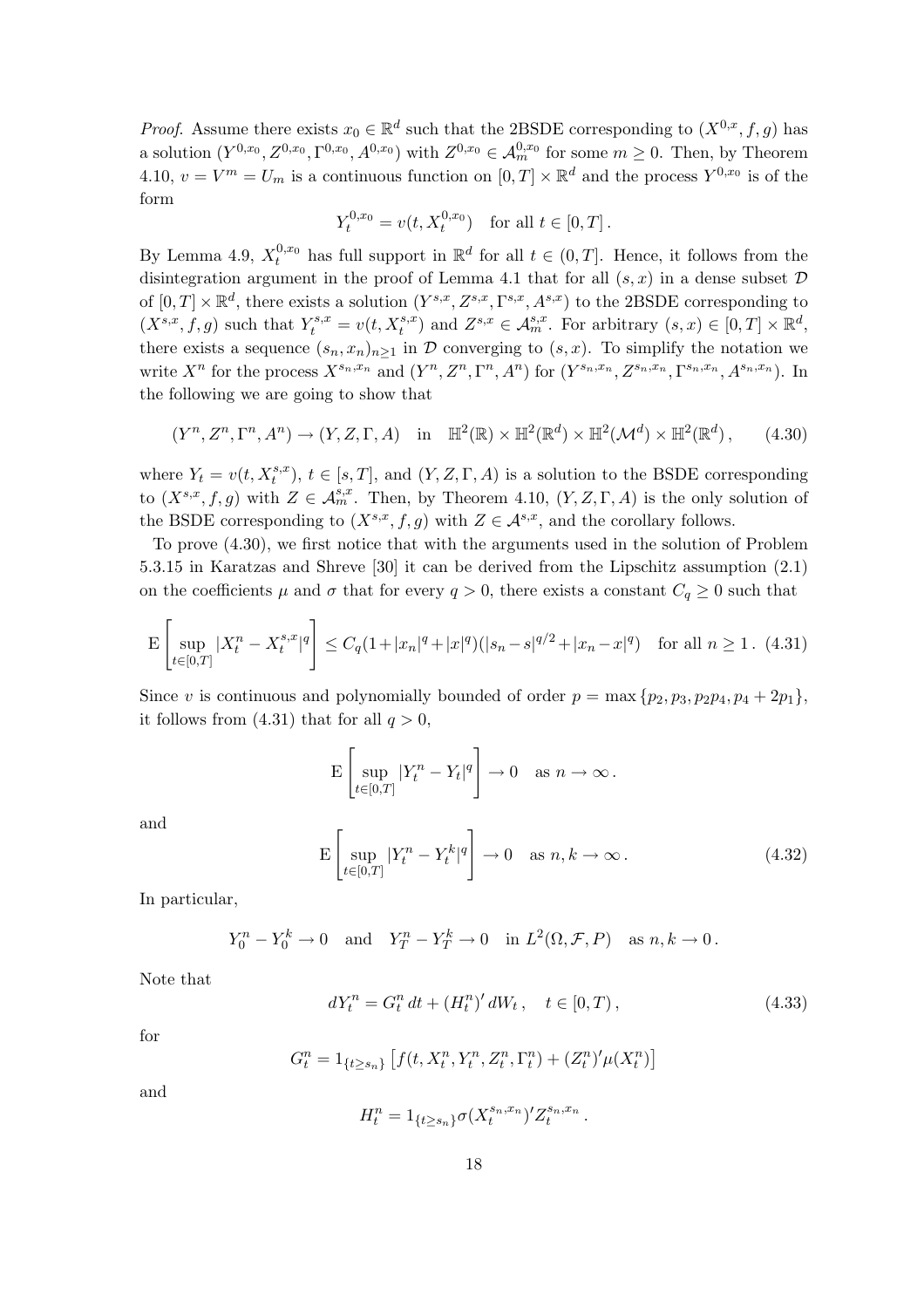From the growth assumptions (2.2) and (A2) on  $\mu$ ,  $\sigma$  and f, the estimates (4.11) and (4.13) for  $X^n$  and  $Y^n$ , and assumption (4.1) on  $Z^n$  and  $\Gamma^n$  we obtain

$$
\sup_{n\geq 1} \mathcal{E}\left[\sup_{t\in[0,T]} \{|G^n_t|^q + |H^n_t|^q\}\right] < \infty \quad \text{for all } q > 0. \tag{4.34}
$$

 $(4.32)–(4.34)$  yield

$$
\int_0^T (Y_t^n - Y_t^k) d(Y_t^n - Y_t^k) \to 0 \quad \text{in } L^2(\Omega, \mathcal{F}, P) \quad \text{as } k, n \to 0,
$$

and therefore, by Itô's formula,

$$
\int_0^T |H^n_t - H^n_t|^2 dt = (Y^n_T - Y^n_T)^2 - (Y^n_0 - Y^n_0)^2 - 2 \int_0^T (Y^n_t - Y^n_t) d(Y^n_t - Y^n_t) \to 0
$$

in  $L^1(\Omega, \mathcal{F}, P)$ . Since  $\mathbb{H}^2(\mathbb{R}^d)$  is a complete metric space, it contains a process  $(H_t)_{t\in[0,T]}$ such that  $||H^n - H||_{\mathbb{H}^2} \to 0$ . Define

$$
Z_t := \begin{cases} (\sigma(X_t^{s,x})')^{-1} H_t & \text{for } t \in [s,T] \\ (\sigma(X_s^{s,x})')^{-1} H_s & \text{for } t \in [0,s) \end{cases}
$$

Then,  $Z^n \to Z$  in measure with respect to  $P \times dt$  on  $\Omega \times [0, T]$ . In view of the estimate (4.11) for  $X^n$  and assumption (4.1) on  $Z^n$ , this implies that for all  $q > 0$ ,

$$
\mathbf{E}\left[\int_0^T |Z_t^n - Z_t|^q dt\right] \to 0 \quad \text{as } n \to \infty\,.
$$

In particular,  $||Z^n - Z||_{\mathbb{H}^2} \to 0$  for  $n \to \infty$ , and

$$
\mathcal{E}\left[\int_0^T |Z_t^n - Z_t^k|^q dt\right] \to 0 \quad \text{for } n, k \to \infty.
$$
 (4.35)

Since

$$
dZ_t^n = I_t^n dt + J_t^n dW_t, \quad t \in [0, T], \tag{4.36}
$$

.

for

$$
I_t^n = 1_{\{t \ge s_n\}} [A_t^n + \Gamma_t^n \mu(X_t^n)] \text{ and } J_t^n = 1_{\{t \ge s_n\}} \Gamma_t^n \sigma(X_t^n),
$$

it follows from the growth bounds (2.2) and (4.1) on  $\mu$ ,  $\sigma$ ,  $A^n$  and  $\Gamma^n$  that there exists a constant  $L\geq 0$  such that

$$
\mathbf{E}\left[|Z_r^n - Z_t^n|^2\right] \le L(r - t) \quad \text{for all } n \ge 1 \text{ and } r, t \in [0, T].
$$

This and (4.35) show that

$$
\left| Z_0^n - Z_0^k \right| \to 0 \quad \text{and} \quad \left| Z_T^n - Z_T^k \right| \to 0 \quad \text{in } L^2(\Omega, \mathcal{F}, P) \quad \text{as } n, k \to \infty \,.
$$
 (4.37)

By  $(4.11)$ ,  $(2.2)$  and  $(4.1)$ , we also have

$$
\sup_{n\geq 1} \mathbf{E} \left[ \sup_{t\in[0,T]} \{ |I_t^n|^q + |J_t^n|^q \} \right] < \infty \quad \text{for all } q > 0 \,.
$$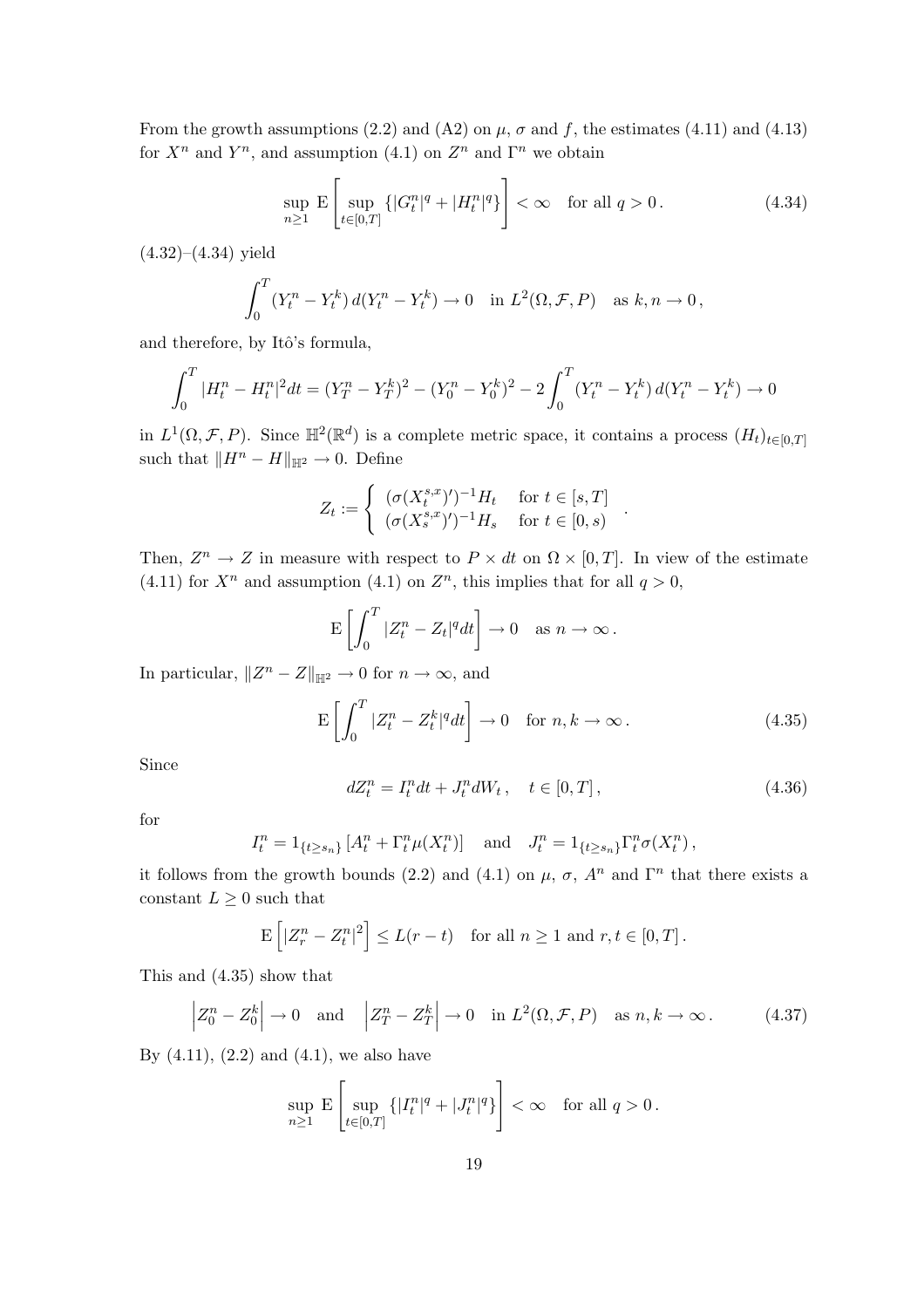Thus, it follows from  $(4.35)$ – $(4.37)$  that

$$
\int_0^T |J_t^n - J_t^k|^2 dt = |Z_T^n - Z_T^k|^2 - |Z_0^n - Z_0^k|^2 - 2 \int_0^T (Z_t^n - Z_t^k)' d(Z_t^n - Z_t^k) \to 0
$$

in  $L^1(\Omega, \mathcal{F}, P)$ , which implies that  $||J^n - J||_{\mathbb{H}^2} \to 0$  for a process  $(J_t)_{t \in [0,T]}$  in  $\mathbb{H}^2(\mathcal{M}^d)$ . Define

$$
\Gamma_t := \begin{cases} J_t \,\sigma(X_t^{s,x})^{-1} & \text{for } t \in [s,T] \\ J_s \,\sigma(X_s^{s,x})^{-1} & \text{for } t \in [0,s) \end{cases}.
$$

Then,  $(\Gamma^n)_{n\geq 1}$  converges to  $\Gamma$  in measure with respect to  $P\times dt$  on  $\Omega\times[0,T]$ . By assumption (4.1) on  $\Gamma^n$ , we also have  $\|\Gamma^n - \Gamma\|_{\mathbb{H}^2} \to 0$  for  $n \to \infty$ . Now, it can easily be checked that there exists a process  $(A_t)_{t\in[0,T]}$  in  $\mathbb{H}^2(\mathbb{R}^d)$  such that  $||A^n - A||_{\mathbb{H}^2} \to 0$  as  $n \to \infty$ . Since all the triples  $(Z^n, \Gamma^n, A^n)$ ,  $n \ge 1$ , satisfy the conditions (4.1) and (4.2), so does  $(Z, \Gamma, A)$ , and it readily follows from all the convergence results in this proof that

$$
Z_t = Z_s + \int_s^t A_r dr + \int_s^t \Gamma_r dX_r^{s,x}, \quad t \in [s, T],
$$

and

$$
Y_t^{s,x} = v(s,x) + \int_s^t f(r, X_r^{s,x}, Y_r^{s,x}, Z_r, \Gamma_r) dr + \int_s^t Z'_r \circ dX_r^{s,x}, \quad t \in [s,T) .
$$

Remark 4.12 If the assumptions of Corollary 4.11 are fulfilled, it follows from (4.27) that  $v(s,x) = Y_s^{s,x}$  for all  $(s,x) \in [0,T) \times \mathbb{R}^d$ . Hence,  $v(s,x)$  can be approximated by backward simulation of the process  $(Y_t^{s,x})$  $(t_t^{s,x})_{t\in[s,T]}$ . If v is  $C^{1,2}$ , it follows from Itô's lemma that  $Z_t^{s,x} = Dv(t, X_t^{s,x})$ ,  $t \in [s,T]$ . Then,  $Dv(s,x)$  can be approximated by backward simulation of  $(Z_t^{s,x})$  $(t_t^{s,x})_{t\in [s,T]}$ . If v and all the components of Dv are  $C^{1,2}$ , then we also have  $\Gamma_t^{s,x} = D^2v(t, X_t^{s,x}), t \in [s,T],$  and  $D^2v(s,x)$  can be approximated by backward simulation of  $(\Gamma_t^{s,x})_{t\in [s,T]}$ . A formal discussion of a potential numerical scheme for the backward simulation of the processes  $Y^{s,x}$ ,  $Z^{s,x}$  and  $\Gamma^{s,x}$  is provided in Subsection 5.4 below.

**Remark 4.13** Assume there exists a classical solution v of the PDE  $(2.9)$  such that

 $v_t, Dv, D^2v, \mathcal{L}Dv$  exist and are continuous on  $[0, T] \times \mathbb{R}^d$ ,

there exists a constant  $m \geq 0$  such that

$$
\begin{aligned}\n|Dv(t,x)| \\
|D^2v(t,x)| \\
|\mathcal{L}Dv(t,x)|\n\end{aligned}\n\geq m(1+|x|^{p_4}) \quad \text{for all } t \in [0,T] \text{ and } x \in \mathbb{R}^d,
$$
\n(4.38)

and

$$
|D^{2}v(t,x) - D^{2}v(s,y)| \le m(1+|x|^{p_{5}}+|y|^{p_{5}})(|t-s|+|x-y|)
$$
\nfor all  $0 \le t, s \le T$  and  $x, y \in \mathbb{R}^{d}$ .

\n(4.39)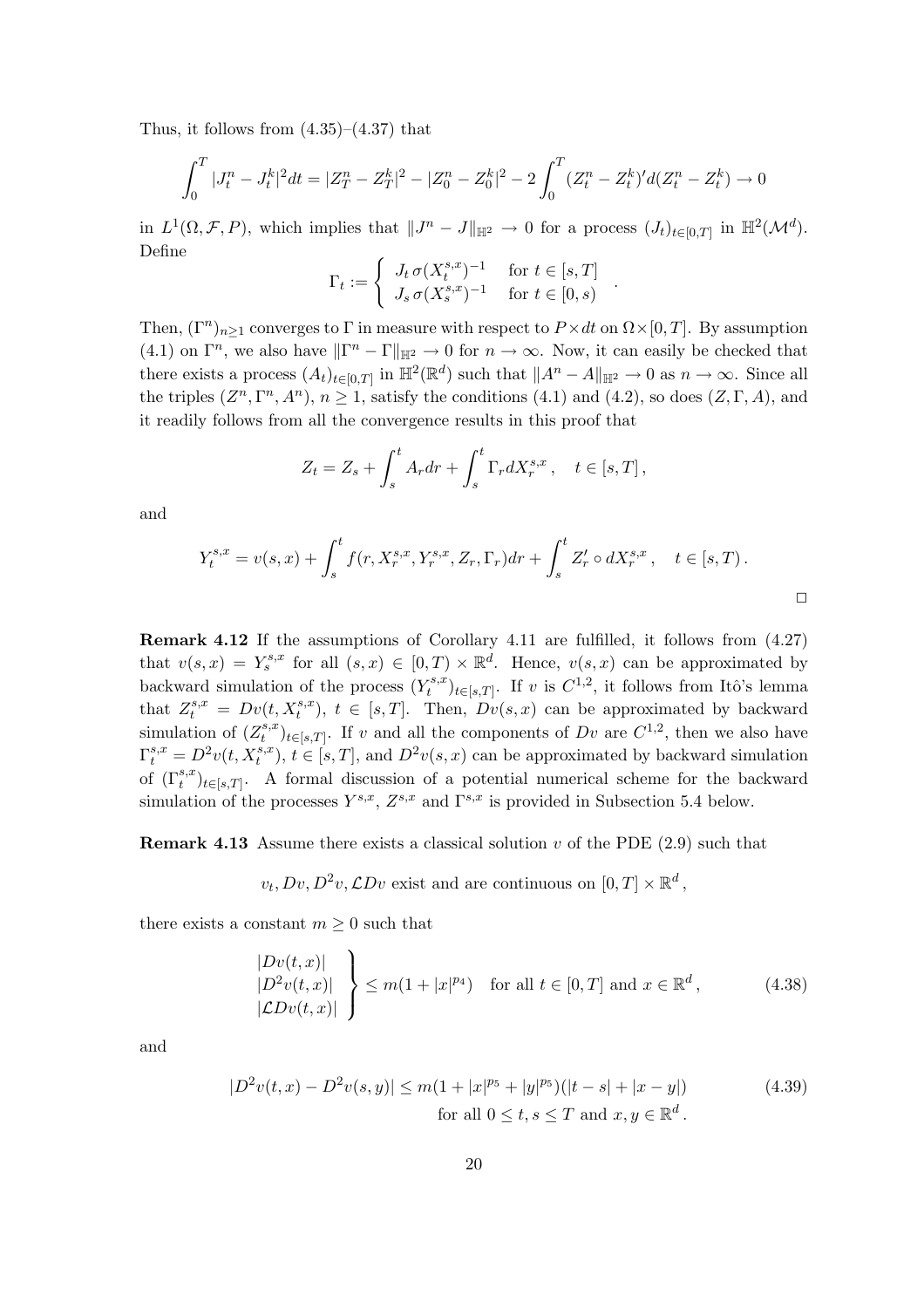Note that (4.39) follows, for instance, if  $\frac{\partial}{\partial t}D^2v$  and  $D^3v$  exist and

$$
\max_{ij} |\frac{\partial}{\partial t} (D_{ij}^2 v(t,x))| \}\max_{ij} |D(D_{ij}^2 v(t,x))| \}\leq \frac{m}{d} (1+|x|^{p_5}) \quad \text{for all } 0 \leq t \leq T \text{ and } x \in \mathbb{R}^d.
$$

Fix  $(s, x) \in [0, T) \times \mathbb{R}^d$ . By Section 3, the processes

$$
Y_t = v(t, X_t^{s,x}), \t t \in [s, T],
$$
  
\n
$$
Z_t = Dv(t, X_t^{s,x}), \t t \in [s, T],
$$
  
\n
$$
\Gamma_t = D^2v(t, X_t^{s,x}), \t t \in [s, T],
$$
  
\n
$$
A_t = CDv(t, X_t^{s,x}), \t t \in [s, T],
$$

solve the 2BSDE corresponding to  $(X^{s,x}, f, g)$ . By  $(4.38)$  and  $(4.39)$ , Z is in  $\mathcal{A}_m^{s,x}$  (see  $(4.1)$ ) and  $(4.2)$ ). Hence, if the assumptions of Theorem 4.10 are fulfilled,  $(Y, Z, \Gamma, A)$  is the only solution of the 2BSDE corresponding to  $(X^{s,x}, f, g)$  with  $Z \in \mathcal{A}^{s,x}$ .

# 5 Monte Carlo methods for the solution of parabolic PDEs

In this section, we provide a formal discussion of the numerical implications of our representation results. We start by recalling some well-known facts in the linear case. Then we review recent advances in the semi- and quasi-linear cases and conclude with the fully nonlinear case related to Theorem 4.10 and Corollary 4.11.

#### 5.1 The linear case

In this subsection, we assume that the function  $f$  is of the form

$$
f(t, x, y, z, \gamma) = -\alpha(t, x) - \beta(t, x)y - \mu(x)'z - \frac{1}{2}\text{Tr}\left[\sigma(x)\sigma(x)'\gamma\right]
$$

Then, (2.9) is a linear parabolic PDE. Under standard conditions, it has a smooth solution v, and the Feynman–Kac representation theorem states that for all  $(s, x) \in [0, T] \times \mathbb{R}^d$ ,

$$
v(s,x) = \mathbf{E}\left[\int_s^T B_{s,t} \alpha\left(t, X_t^{s,x}\right) dt + B_{s,T} g\left(X_T^{s,x}\right)\right],
$$

where

$$
B_{s,t}:=\exp\left(\int_s^t\beta\left(r,X^{s,x}_r\right)dr\right)
$$

(see, for instance, Theorem 5.7.6 in Karatzas and Shreve [30]). This representation suggests a numerical approximation of the function  $v$  by means of the so-called Monte Carlo method: munerical approximation of the function v by means of the so-called Monte<br>(i) Given J independent copies  $\{X^j, 1 \le j \le J\}$  of the process  $X^{s,x}$ , set

$$
\hat{v}^{(J)}(s,x) \;\; := \;\; \frac{1}{J} \sum_{j=1}^J \int_s^T B^j_{s,t} \; \alpha\left(t,X^j_t\right) dt + B^j_{s,T} \; g\left(X^j_T\right) \,,
$$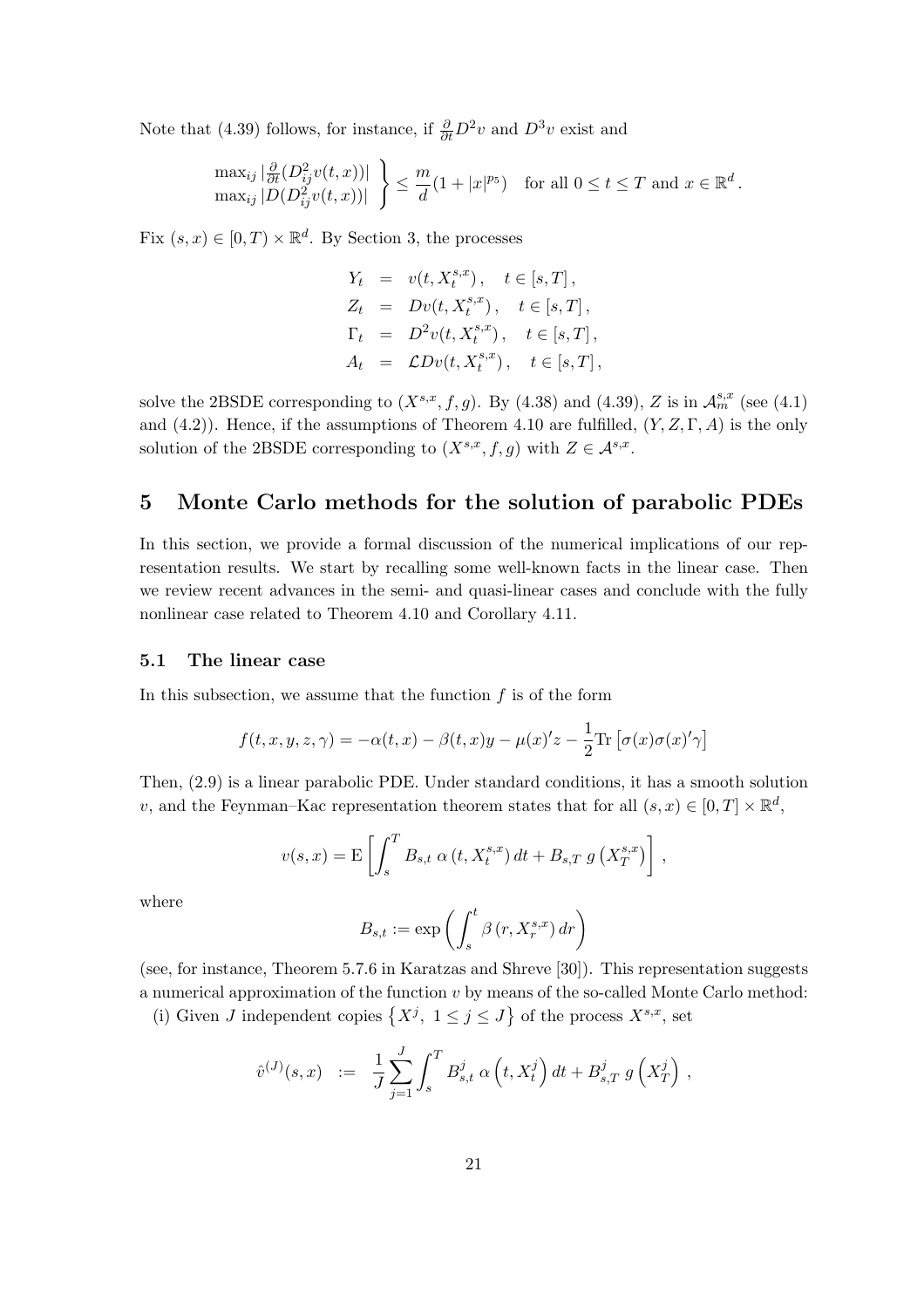where  $B_s^j$  $s_{s,t}^{j} := \exp\left(\int_{s}^{t} \beta_s$  $\overline{a}$  $r, X_r^j$  $\int dr$ ). Then, it follows from the law of large numbers and the central limit theorem that

$$
\hat{v}^{(J)}(s,x) \to v(s,x)
$$
 a.s and  $\sqrt{J}\left(\hat{v}^{(J)}(s,x) - v(s,x)\right) \to \mathbf{N}(0,\rho)$  in distribution,

where N denotes the normal distribution and  $\rho$  is the variance of the random variable where in denotes the normal  $\int_s^T B_{s,t} \alpha(t, X_t^{s,x}) dt + B_{s,T} g$ ¡  $X^{s,x}_T$ T  $\frac{1}{\sqrt{2}}$ Hence,  $\hat{v}^{(J)}(s,x)$  is a consistent approximation of  $v(s, x)$ , and in contrast to finite differences or finite elements methods, the error estimate is of order  $J^{-1/2}$ , independently of the dimension d. ª

(ii) In practice, it is not possible to produce independent copies  $\{X^j, 1 \le j \le J\}$ of the process  $X^{s,x}$ , except in trivial cases. In most cases, the above Monte Carlo approximation is performed by replacing the process  $X^{s,x}$  by a suitable discrete-time approximation  $X^N$  with performed by replacing the process  $X \to y$  a suitable discrete-time approximation  $X$  with time step of order  $N^{-1}$  for which independent copies  $\{X^{N,j}, 1 \le j \le J\}$  can be produced. The simplest discrete-time approximation is the following discrete Euler scheme: Set  $X_s^N$  = x and for  $1 \leq n \leq N$ ,

$$
X_{t_n}^N = X_{t_{n-1}}^N + \mu(X_{t_{n-1}}^N)(t_n - t_{n-1}) + \sigma(X_{t_{n-1}}^N)(W_{t_n} - W_{t_{n-1}}),
$$

where  $t_n := s + n(T - s)/N$ . We refer to Talay [51] for a survey of the main results in this area.

## 5.2 The semi-linear case

We next consider the case where  $f$  is given by

$$
f(t, x, y, z, \gamma) = \varphi(t, x, y, z) - \mu(x)'z - \frac{1}{2} \operatorname{Tr} [\sigma(x)\sigma(x)'\gamma] .
$$

Then the PDE (2.9) is called semi-linear. We assume that the assumptions of Corollary 4.11 are satisfied. In view of the connection  $(2.8)$  between Fisk–Stratonovich and Itô integration, the 2BSDE  $(2.5)$ – $(2.7)$  reduces to an uncoupled FBSDE of the form

$$
dY_t = \varphi(t, X_t^{s,x}, Y_t, Z_t)dt + Z'_t \sigma(X_t^{s,x})dW_t, \quad t \in [s, T),
$$
  

$$
Y_T = g(X_T^{s,x});
$$

compare to Peng [44, 46] and Pardoux and Peng [40]. For  $N \geq 1$ , we denote  $t_n :=$  $s + n(T - s)/N$ ,  $n = 0, ..., N$ , and we define the discrete-time approximation  $Y^N$  of Y by the backward scheme

$$
Y_T^N := g(X_T^{s,x}),
$$

and, for  $n = 1, \ldots, N$ ,

$$
Y_{t_{n-1}}^N := \mathbf{E}\left[Y_{t_n}^N \,|\, X_{t_{n-1}}^{s,x}\right] - \varphi\left(t_{n-1}, X_{t_{n-1}}^{s,x}, Y_{t_{n-1}}^N, Z_{t_{n-1}}^N\right) (t_n - t_{n-1}) \tag{5.1}
$$

$$
Z_{t_{n-1}}^N := \frac{1}{t_n - t_{n-1}} \left( \sigma(X_{t_{n-1}}^{s,x})' \right)^{-1} \mathcal{E} \left[ (W_{t_n} - W_{t_{n-1}}) Y_{t_n}^N \mid X_{t_{n-1}}^{s,x} \right]. \tag{5.2}
$$

Then, we have

$$
\limsup_{N \to \infty} \sqrt{N} |Y_s^N - v(s, x)| < \infty;
$$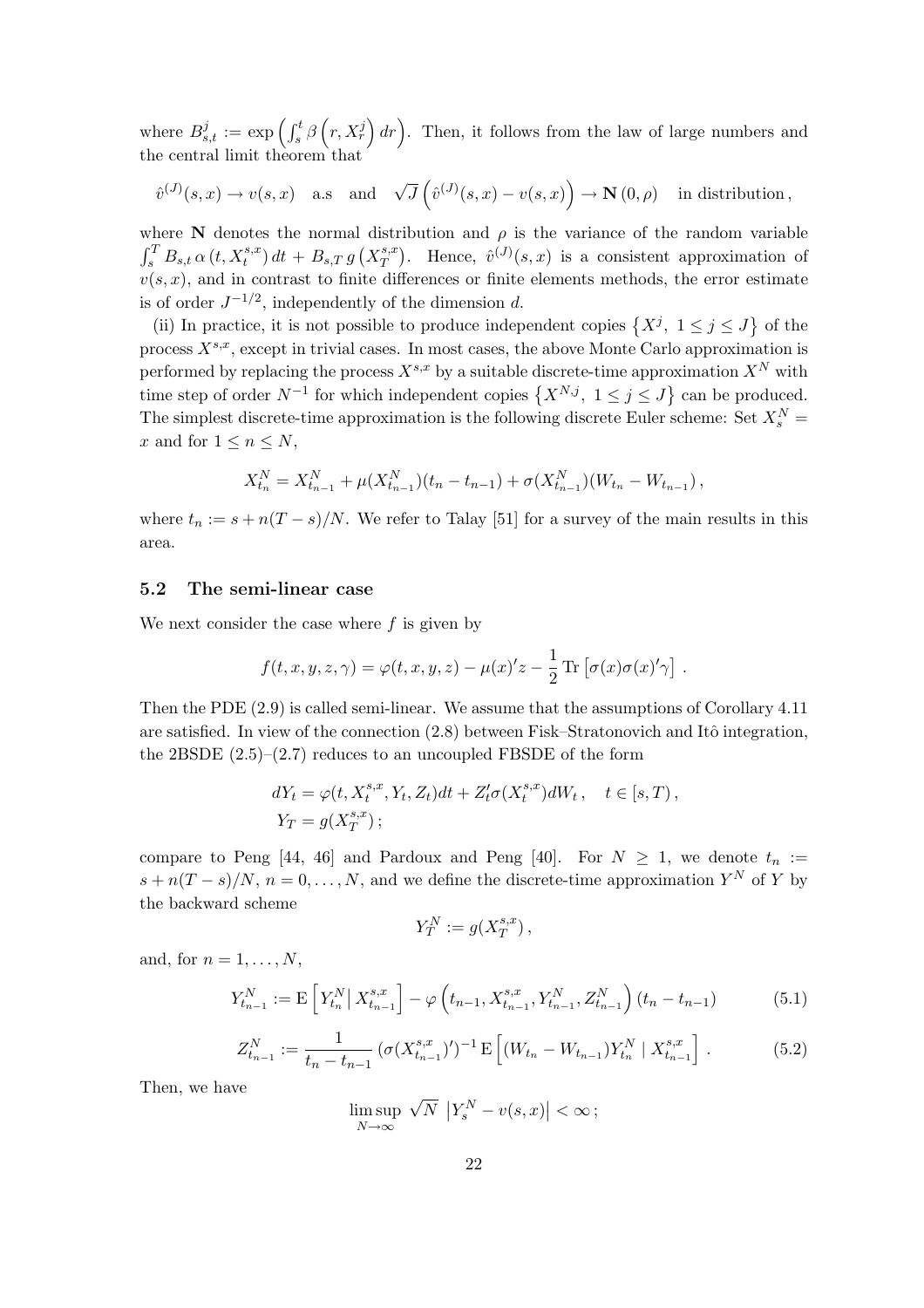see for instance, Zhang  $[52]$ , Bally and Pagès  $[3]$ , Bouchard and Touzi  $[9]$ , Gobet et al. [27]. The practical implementation of this backward scheme requires the computation of the conditional expectations in (5.1) and (5.2). This suggests the use of a Monte Carlo approximation, as in the linear case. But at every time step, one needs to compute condiapproximation, as in the linear case. But at every time step, one needs to compute conditional expectations based on J independent copies  $\{X^j, 1 \leq j \leq J\}$  of the process  $X^{s,x}$ . Recently, several approaches to this problem have been developed. We refer to Carrière [11], Longstaff and Schwartz [35], Lions and Regnier [33], Bally and Pagès [3], Glasserman [26], Bouchard and Touzi [9].

## 5.3 The quasi-linear case

It is shown in Antonelli [1] and Ma et al. [36] that coupled FBSDEs of the form

$$
dX_t = \mu(t, X_t, Y_t, Z_t)dt + \sigma(t, X_t, Y_t)dW_t, \quad t \in [s, T],
$$
  
\n
$$
X_s = x
$$
  
\n
$$
dY_t = \varphi(t, X_t, Y_t, Z_t)dt + Z_t'\sigma(t, X_t, Y_t)dW_t, \quad t \in [s, T),
$$
  
\n
$$
Y_T = g(X_T),
$$

are related to quasi-linear PDEs of the form (2.9)–(2.10) with

$$
f(t, x, y, z, \gamma) = \varphi(t, x, y, z) - \mu(t, x, y, z)'z - \frac{1}{2} \operatorname{Tr} \left[ \sigma(t, x, y) \sigma(t, x, y)' \gamma \right],
$$

see also, Pardoux and Tang [42]. Delarue and Menozzi [21] have used this relation to build a Monte Carlo scheme for the numerical solution of quasi-linear parabolic PDEs.

#### 5.4 The fully nonlinear case

We now discuss the case of a general f as in Section 4. Set

$$
\varphi(t, x, y, z, \gamma) := f(t, x, y, z, \gamma) + \mu(x)'z + \frac{1}{2} \operatorname{Tr} \left[ \sigma(x)\sigma(x)'\gamma \right]. \tag{5.3}
$$

Then for all  $(s, x) \in [0, T) \times \mathbb{R}^d$  the 2BSDE corresponding to  $(X^{s,x}, f, g)$  can be written as

$$
dY_t = \varphi(t, X_t^{s,x}, Y_t, Z_t, \Gamma_t)dt + Z_t^{\prime}\sigma(X_t^{s,x})dW_t, \quad t \in [s, T), \tag{5.4}
$$

$$
dZ_t = A_t dt + \Gamma_t dX_t^{s,x}, \quad t \in [s, T), \tag{5.5}
$$

$$
Y_T = g(X_T^{s,x}). \tag{5.6}
$$

We assume that the conditions of Corollary 4.11 hold true, so that the PDE  $(2.9)$ – $(2.10)$ has a unique viscosity solution v with growth exponent  $p = \max \{p_2, p_3, p_2p_4, p_4 + 2p_1\}$ , and for all  $(s, x) \in [0, T] \times \mathbb{R}^d$ , there exists a unique solution  $(Y^{s,x}, Z^{s,x}, \Gamma^{s,x}, A^{s,x})$  to the 2BSDE  $(5.4)$ – $(5.6)$  with  $Z^{s,x} \in \mathcal{A}^{s,x}$ .

Comparing with the backward scheme  $(5.1)$ – $(5.2)$  in the semi-linear case, we suggest the following discrete-time approximation of the processes  $Y^{s,x}$ ,  $Z^{s,x}$  and  $\Gamma^{s,x}$ :

$$
Y^N_T := g(X^{s,x}_T) \, , \quad Z^N_T := Dg(X^{s,x}_T) \, ,
$$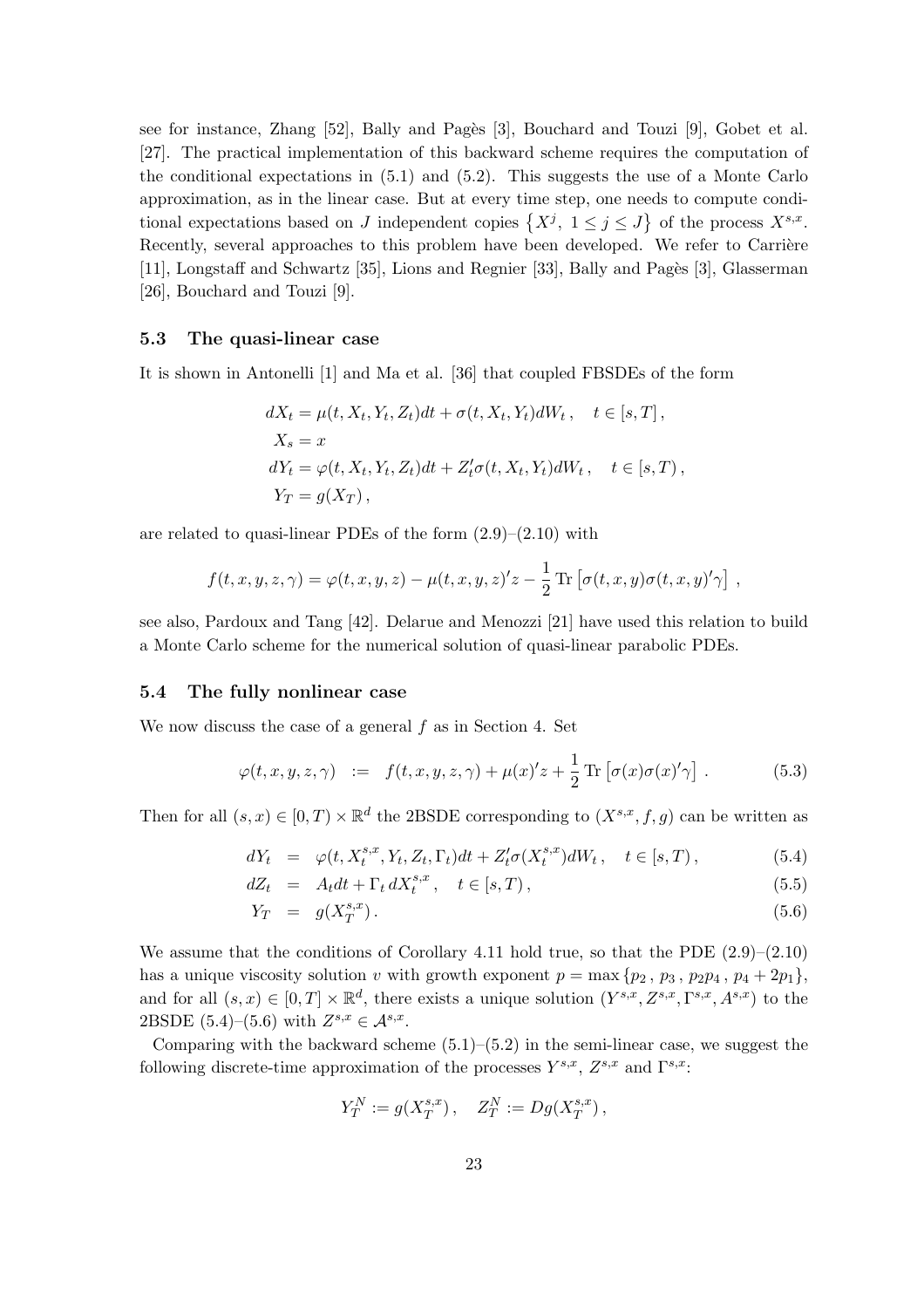and, for  $n = 1, \ldots, N$ ,

$$
Y_{t_{n-1}}^N := \mathbf{E}\left[Y_{t_n}^N \middle| X_{t_{n-1}}^{s,x}\right] - \varphi(t_{n-1}, X_{t_{n-1}}^{s,x}, Y_{t_{n-1}}^N, Z_{t_{n-1}}^N, \Gamma_{t_{n-1}}^N)(t_n - t_{n-1})
$$
  
\n
$$
Z_{t_{n-1}}^N := \frac{1}{t_n - t_{n-1}} \left(\sigma(X_{t_{n-1}}^{s,x})'\right)^{-1} \mathbf{E}\left[(W_{t_n} - W_{t_{n-1}})Y_{t_n}^N \middle| X_{t_{n-1}}^{s,x}\right],
$$
  
\n
$$
\Gamma_{t_{n-1}}^N := \frac{1}{t_n - t_{n-1}} \mathbf{E}\left[Z_{t_n}^N (W_{t_n} - W_{t_{n-1}})' \middle| X_{t_{n-1}}^{s,x}\right] \sigma(X_{t_{n-1}}^{s,x})^{-1},
$$

where  $t_n := s + n(T - s)/n$ . A precise analysis of this backward scheme is left for future research. We conjecture that

$$
Y_s^N \to v(s, x) \quad \text{as } N \to \infty \,,
$$
  

$$
Z_s^N \to Dv(s, x) \quad \text{as } N \to \infty \quad \text{if } v \text{ is } C^{1,2} \,,
$$

and

$$
\Gamma_s^N \to D^2v(s, x)
$$
 as  $N \to \infty$ 

if v and all components of  $Dv$  are  $C^{1,2}$ .

## 5.5 Connections with standard stochastic control

For  $s \in [0,T)$ , let  $\tilde{U}^s$  be the collection of all  $\mathbb{F}^{s,T}$ -progressively measurable processes  $(\nu_t)_{t\in[s,T]}$  with values in a given bounded subset  $U\subset\mathbb{R}^k$ . Let  $b:[0,T]\times\mathbb{R}^d\times U\to\mathbb{R}^d$  and  $a: [0,T] \times \mathbb{R}^d \times U \to \mathcal{S}^d$  be continuous functions, Lipschitz in x uniformly in  $(t, u)$ . We call a process  $\nu \in \tilde{\mathcal{U}}^s$  an admissible control if

$$
\mathbf{E}\left[\int_{s}^{T}(|b(t,x,\nu_t)|+|a(t,x,\nu_t)|^2)dt\right]<\infty
$$

for all  $x \in \mathbb{R}^d$  and denote the class of all admissible controls by  $\mathcal{U}^s$ . For every pair of initial conditions  $(s, x) \in [0, T] \times \mathbb{R}^d$  and each admissible control process  $\nu \in \mathcal{U}^s$ , the SDE

$$
dX_t = b(t, X_t, \nu_t)dt + a(t, X_t, \nu_t)dW_t, \quad t \in [s, T],
$$
  

$$
X_s = x,
$$
 (5.7)

,

has a unique strong solution, which we denote by  $(X_t^{s,x,\nu})$  $_{t}^{s,x,\nu}$ )<sub>t∈[s,T]</sub>. Let  $\alpha, \beta : [0,T] \times \mathbb{R}^d \times U \rightarrow$ R and  $g$  : R<sup>d</sup> → R be continuous functions with  $\beta$  ≤ 0, and assume that α and g have quadratic growth in x uniformly in  $(t, u)$ . Consider the stochastic control problem

$$
v(s,x):=\sup_{\nu\in\mathcal{U}^s}\mathbf{E}\left[\int_s^T B_{s,t}^\nu\,\alpha(t,X^{s,x,\nu}_t,\nu_t)dt+B_{s,T}^\nu\,g(X^{s,x,\nu}_T)\right]
$$

where

$$
B_{s,t}^\nu:=\exp\left(\int_s^t \beta(r,X^{s,x,\nu}_r,\nu_r)dr\right)\,,\quad 0\le s\le t\le T\,.
$$

By the classical method of dynamic programming, the function  $v$  can be shown to solve the Hamilton–Jacobi–Bellman equation

$$
-v_t(t, x) + f(t, x, v(t, x), Dv(t, x), D^2v(t, x)) = 0
$$
  

$$
v(T, x) = g(x),
$$
 (5.8)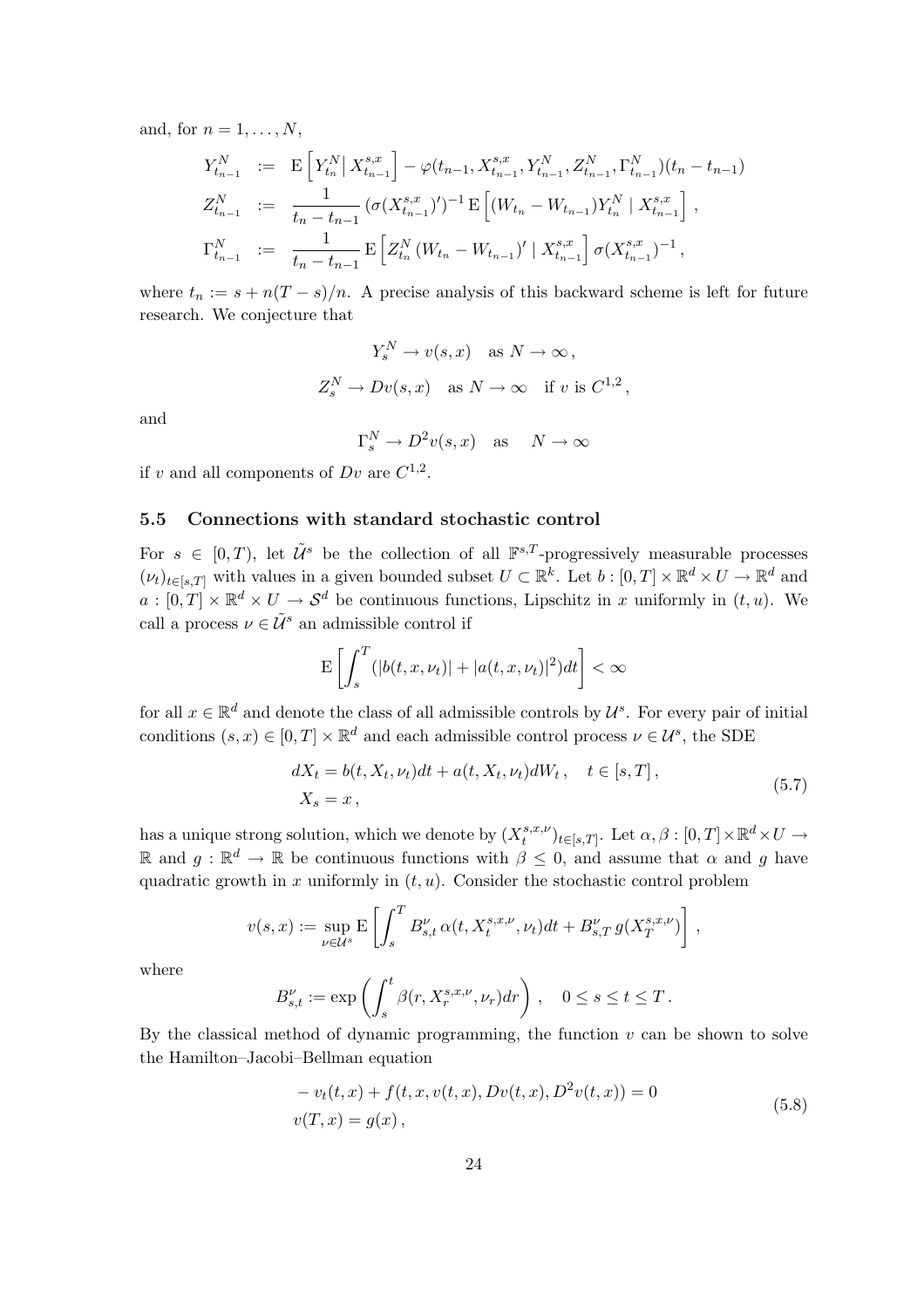where

$$
f(t,x,y,z,\gamma):=\sup_{u\in U}\left\{\alpha(t,x,u)+\beta(t,x,u)y+b(t,x,u)'z-\frac{1}{2}\text{Tr}[aa'(t,x,u)\,\gamma]\right\}\,.
$$

This is a fully nonlinear parabolic PDE covered by the class  $(2.9)$ – $(2.10)$ . Note that f is convex in the triple  $(y, z, \gamma)$ . The semi-linear case is obtained when there is no control on the diffusion part, that is, when  $a(t, x, u) = a(t, x)$  is independent of u.

If the value function  $v$  has a stochastic representation in terms of a 2BSDE satisfying the assumptions of Theorem 4.10, then the Monte Carlo scheme of the previous subsection can be applied to approximate  $v$ .

Under suitable regularity assumptions, the optimal control at time  $t$  is known to be of the form

$$
\hat{u}(t,x,v(t,x),Dv(t,x),D^{2}v(t,x)),
$$

where  $\hat{u}$  is a maximizer of the expression

$$
\sup_{u \in U} \left\{ \alpha(t, x, u) + \beta(t, x, u)v(t, x) + b(t, x, u)'Dv(t, x) - \frac{1}{2} \text{Tr}[aa'(t, x, u)D^{2}v(t, x)] \right\}.
$$

Notice that the numerical scheme suggested in Subsection 5.4 calculates the values of the processes  $X^{s,x}, Y^{s,x}, Z^{s,x}$  and  $\Gamma^{s,x}$  at each time step. Therefore, it also provides the optimal control by

$$
\label{eq:nu} \hat{\nu}_t = \hat{u}(t, X^{s,x}_t, Y^{s,x}_t, Z^{s,x}_t, \Gamma^{s,x}_t) \,.
$$

# 6 Boundary value problems

In this section, we briefly outline how the results of this paper can be adjusted to boundary value problems. Namely, let  $O \subset \mathbb{R}^d$  be an open set. For  $(s, x) \in [0, T] \times O$ , the process  $X^{s,x}$  is given as in (2.3), but we stop it at the boundary of O. Then we extend the terminal condition (2.7) in the 2BSDE to a boundary condition. In other words, we introduce the exit time

$$
\theta := \inf \left\{ t \ge s \mid X_t^{s,x} \notin O \right\}
$$

and modify the 2BSDE  $(2.5)$ – $(2.7)$  to

$$
Y_{t\wedge\theta} = g(X_{T\wedge\theta}^{s,x}) - \int_{t\wedge\theta}^{T\wedge\theta} f(r, X_r^{s,x}, Y_r, \Gamma_r, A_r) dr - \int_{t\wedge\theta}^{T\wedge\theta} Z'_r \circ dX_r^{s,x}, \quad t \in [s, T],
$$
  

$$
Z_{t\wedge\theta} = Z_{T\wedge\theta} - \int_{t\wedge\theta}^{T\wedge\theta} A_r dr - \int_{t\wedge\theta}^{T\wedge\theta} \Gamma_r dX_r^{s,x}, \quad t \in [s, T].
$$

Then the corresponding PDE is the same as  $(2.9)$ – $(2.10)$ , but it only holds in  $[0, T] \times O$ . Also, the terminal condition  $v(T, x) = g(x)$  only holds in O. In addition, the following lateral boundary condition holds

$$
v(t, x) = g(x)
$$
, for all  $(t, x) \in [0, T] \times \partial O$ .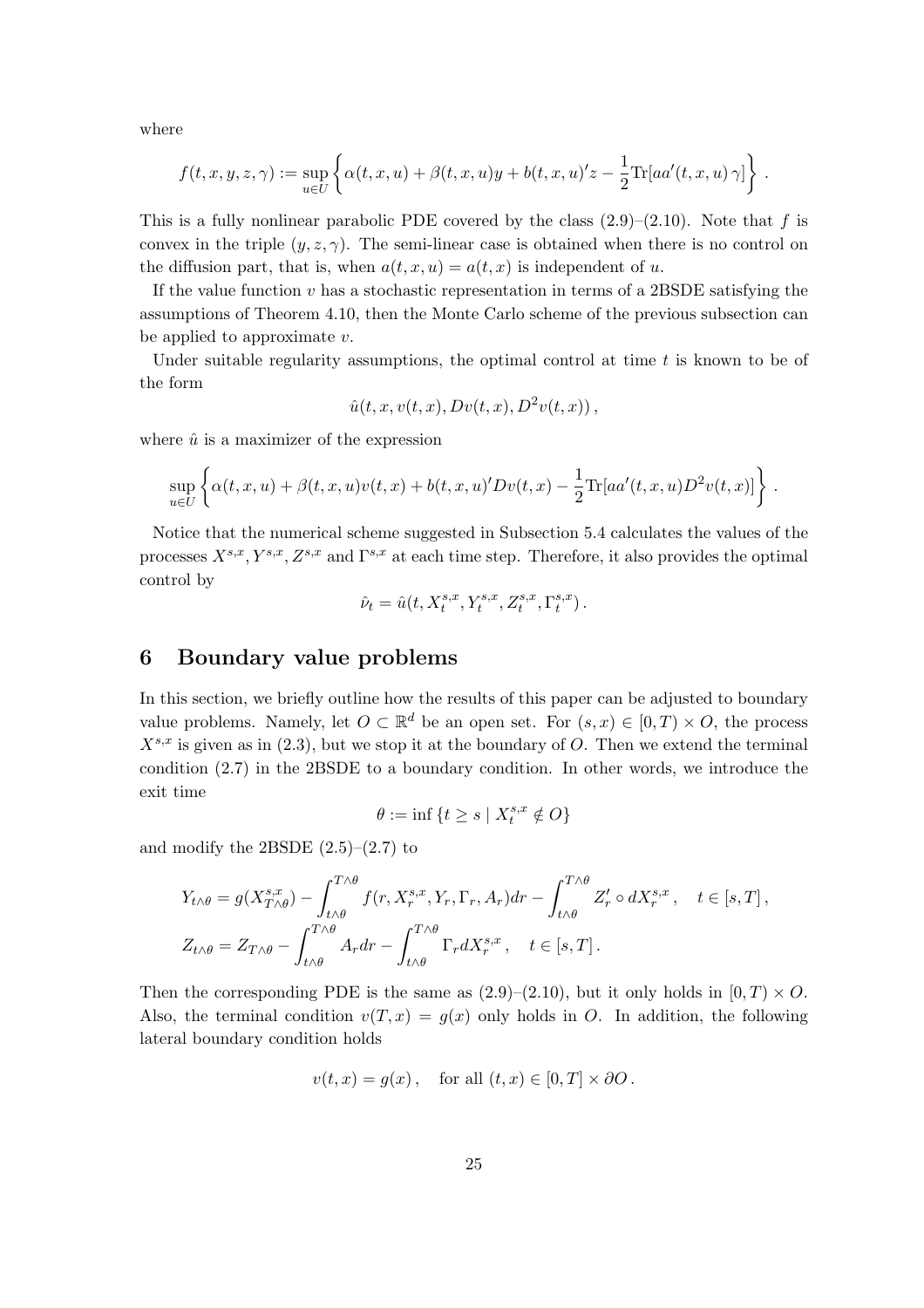All the results of the previous sections can easily be adapted to this case. Moreover, if we assume that O is bounded, most of the technicalities related to the growth of solutions are avoided as the solutions are expected to be bounded.

Acknowledgements. Parts of this paper were completed during a visit of Soner and Touzi to the Department of Operations Research and Financial Engineering at Princeton University. They would like to thank Princeton University, Erhan Cinlar and Patrick Cheridito for the hospitality. We also thank Nicole El Karoui, Arturo Kohatsu-Higa and Shige Peng for stimulating and helpful discussions.

# References

- [1] Antonelli, F. (1993). Backward-forward stochastic differential equations. Ann. Appl. Probab. 3(3), 777–793.
- [2] Arkin, V. and Saksonov, M. (1979). Necessary optimality conditions in problems of the control of stochastic differential equations. Dokl. Akad. Nauk SSSR 244(1), 11–15.
- [3] Bally, V., Pagès, G. (2003). Error analysis of the quantization algorithm for obstacle problems. Stoch. Proc. Appl. 106(1), 1–40.
- [4] Barles, G., Biton, S., Bourgoing, M., Ley, O. (2003). Uniqueness results for quasilinear parabolic equations through viscosity solutions' methods. Calc. Var. PDEs, 18(2), 159– 179.
- [5] Barles, G., Buckdahn, R., and Pardoux, E. (1997). Backward stochastic differential equations and integral-partial differential equations, Stochastics Stochastics Rep., 60(1-2), 57–83.
- [6] Barles, G. and Perthame, B. (1988). Exit time problems in optimal control and vanishing viscosity method. SIAM J. Cont. Opt. 26(5), 1133–1148.
- [7] Bismut, J.M. (1973). Conjugate convex functions in optimal stochastic control. J. Math. Anal. Appl. 44, 384–404.
- [8] Bismut, J.M. (1978). Contrôle des système linéaire quadratiques: applications de l'intégrale stochastique, Sém. Probab. XII, Lect. Notes. Math. vol. 649. Springer-Verlag, 180–264.
- [9] Bouchard, B., Touzi, N. (2004). Discrete-time approximation and Monte Carlo simulation of backward stochastic differential equations. Stoch. Proc. Appl. 111(2), 175–206.
- [10] Caffarelli, L., Cabré, X. (1995). Fully Nonlinear Elliptic Equations. AMS, Providence, RI.
- [11] Carrière, J.F. (1996). Valuation of the early-exercise price for options using simulations and nonparametric regression. Insurance Math. Econom. 19(1), 19–30.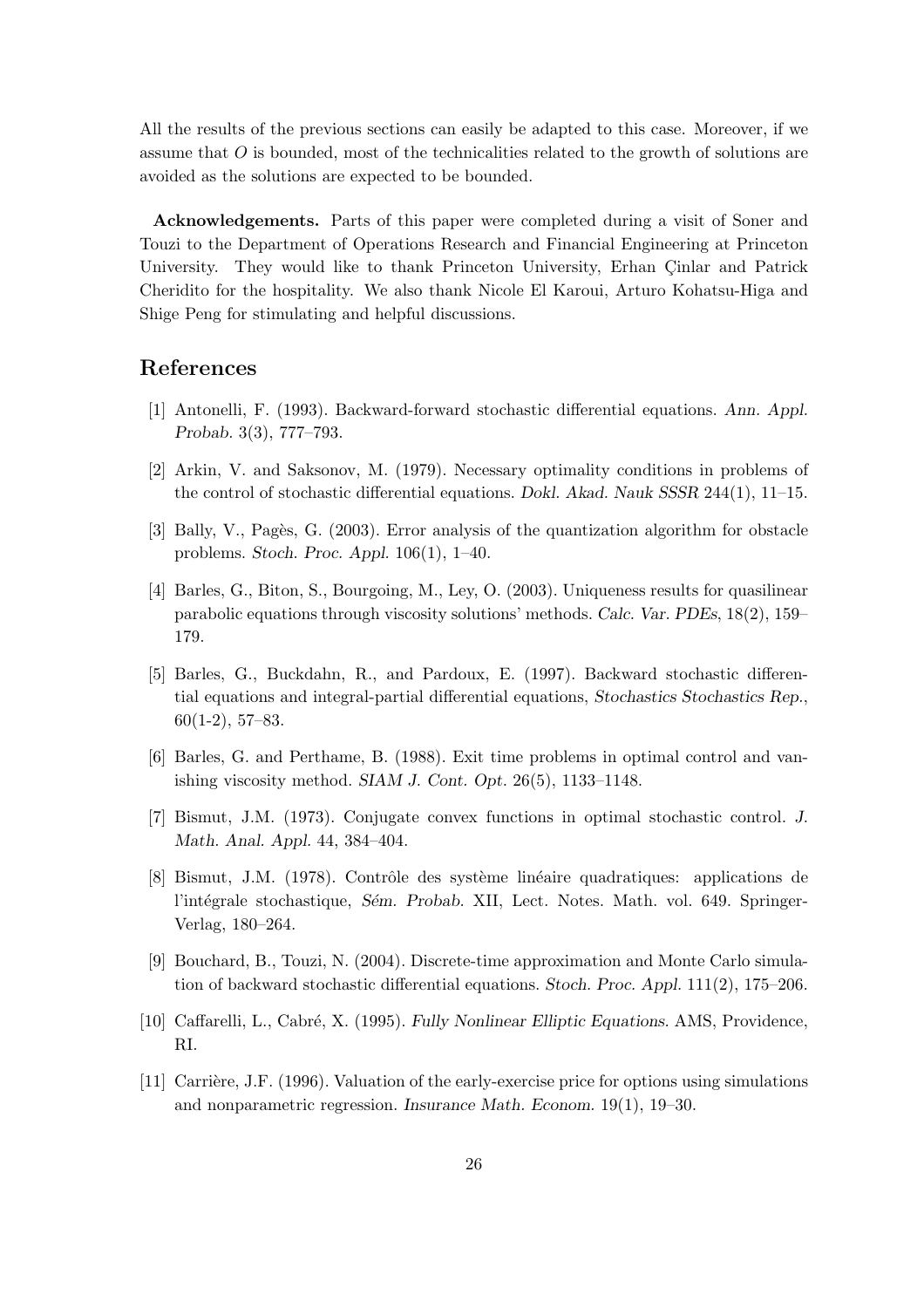- [12] Cheridito, P., Filipović, D., Yor, M. (2005). Equivalent and absolutely continuous measure changes for jump-diffusion processes. Ann. Appl. Probab. 15(3), 1713–1732.
- [13] Cheridito, P., Soner, H.M., Touzi, N. (2005). Small time path behavior of double stochastic integrals and applications to stochastic control, Ann. Appl. Probab. 15(4), 2472–2495.
- [14] Cheridito, P., Soner, H.M., Touzi, N. (2005). The multi-dimensional super-replication problem under gamma constraints, Annales de l'Institute Henri Poincar´e (C) Non Linear Analysis 22(5), 633–666.
- [15] Chevance, D. (1997). Numerical Methods for Backward Stochastic Differential Equations. Publ. Newton Inst., Cambridge University Press.
- [16] Crandall, M.G., Ishii, H., Lions, P.L. (1992). User's guide to viscosity solutions of second order partial differential equations. Bull. Amer. Math. Soc. 27(1), 1–67.
- [17] Cvitanić, J., Ma, J. (1996). Hedging options for a large investor and forward-backward SDE's, Ann. Appl. Probab. 6(2), 370–398.
- [18] Cvitanić, J., Karatzas, I. (1996). Backward stochastic differential equations with reflection and Dynkin games. Ann. Probab., 24(4), 2024–2056.
- [19] Cvitanić, J., Karatzas, I., Soner, H.M. (1998). Backward SDEs with constraints on the gains-process, Ann. Probab. 26(4), 1522–1551.
- [20] Delarue, F. (2002). On the existence and uniqueness of solutions to FBSDEs in a non-degenerate case, Stoch. Proc. Appl. 99(2), 209–286.
- [21] Delarue, F., Menozzi, F. (2006). A forward-backward stochastic algorithm for quasilinear PDEs. Ann. Appl. Probab. 16(1), 140–184.
- [22] Douglas, J., Ma, J., Protter, P. (1996). Numerical methods for forward-backward stochastic differential equations. Ann. Appl. Probab. 6(3), 940–968.
- [23] El Karoui, N., Peng, S., Quenez, M.C. (1997). Backward stochastic differential equations in finance. Mathematical Finance 7(1), 1–71.
- [24] Evans, L.C. (1998). Partial Differential Equations. AMS, Providence, RI.
- [25] Fleming, W.H., Soner, H.M. (1993). Controlled Markov Processes and Viscosity Solutions. Applications of Mathematics 25. Springer-Verlag, New York.
- [26] Glasserman, P. (2003). Monte Carlo Methods in Financial Engineering. Applications of Mathematics 53. Springer-Verlag, New York.
- [27] Gobet, E., Lemor, J.P, Warin, X. (2005). A regression-based Monte Carlo method to solve backward stochastic differential equations. Ann. Appl. Probab. 15(3), 2172–2202.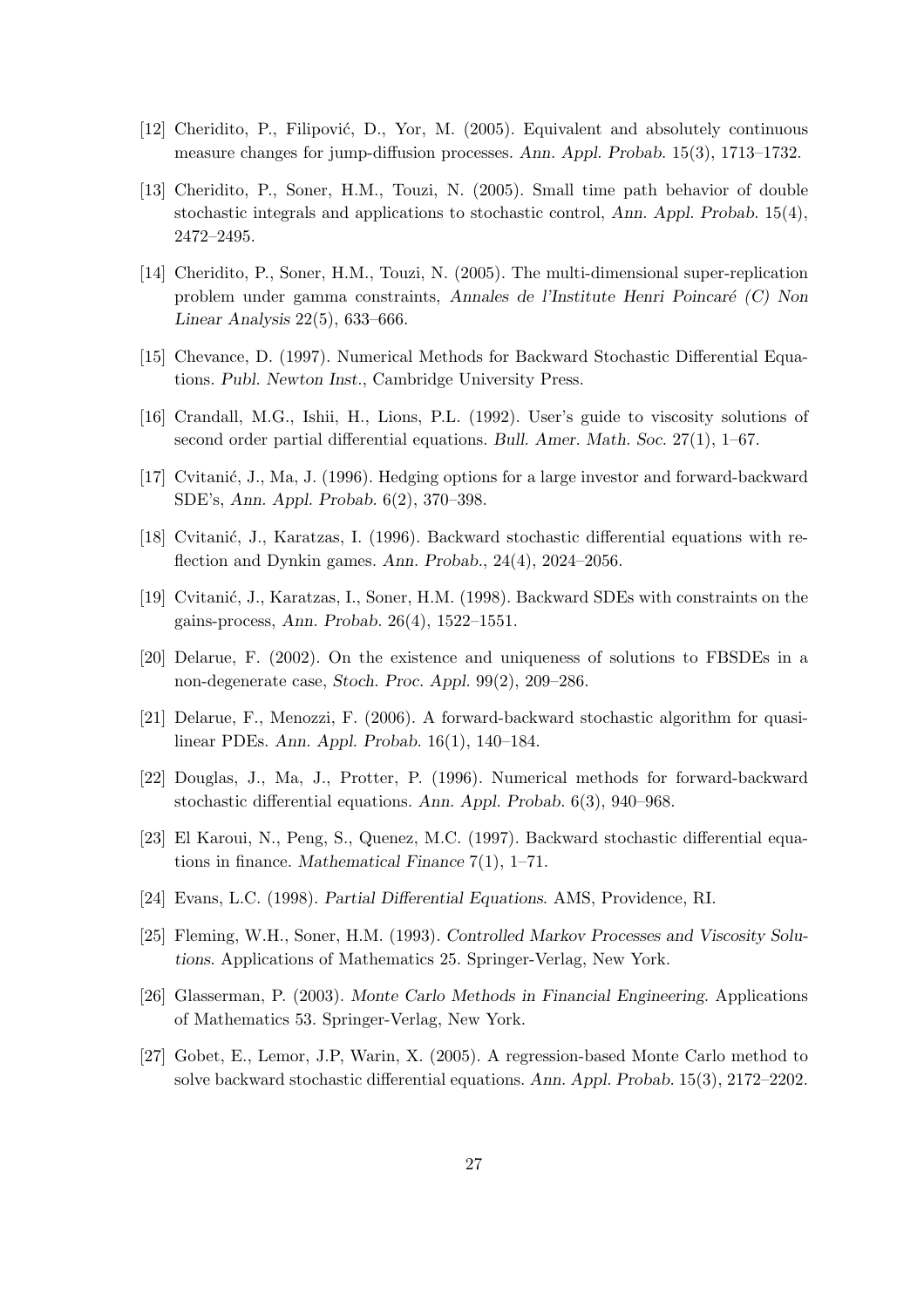- [28] Ikeda, N., Watanabe, S. (1989). Stochastic Differential Equations and Diffusion Processes, Second Edition. North-Holland Publishing Company.
- [29] Ishii, H. (1984). Uniqueness of unbounded viscosity solutions of Hamilton–Jacobi equations. Indiana Univ. Math. J.. 33(5), 721–748.
- [30] Karatzas, I., Shreve, S. (1991). Brownian Motion and Stochastic Calculus, Second Edition. Springer-Verlag.
- [31] Krylov, N. (1987). Nonlinear Elliptic and Parabolic Partial Differential Equations of Second Order. Mathematics and its Applications 7, D. Reidel Publishing Co., Dordrecht.
- [32] Ladyzenskaya, O.A., Solonnikov, V.A., Uralceva, N.N. (1967). Linear and Quasilinear Equations of Parabolic Type. AMS, Providence, RI.
- [33] Lions, P.L., Regnier, H. (2001). Calcul du prix et des sensibilités d'une option américaine par une méthode de Monte Carlo. Preprint.
- [34] Liptser, R.S., Shiryaev, A.N. (2001). Statistics of Random Processes. I. General Theory, Second Edition. Applications of Mathematics 5. Springer-Verlag, Berlin.
- [35] Longstaff, F.A., Schwartz E.S. (2001). Valuing American options by simulation: a simple least-squares approach. Rev. Fin. Stud. 14(1), 113–147.
- [36] Ma J., Protter, P., Yong, J. (1994). Solving forward-backward stochastic differential equations explicitley – a four step scheme. Prob. Theory Rel. Fields  $98(3)$ ,  $339-359$ .
- [37] Ma, J., Yong, J. (1999). Forward-Backward Stochastic Differential Equations and their Applications. Lect. Notes Math. 1702, Springer-Verlag.
- [38] Ma, J., Protter, P., San Martín, J., Torres, S. (2002). Numerical methods for backward stochastic differential equations, Ann. Appl. Probab. 12(1), 302–316.
- [39] Pardoux, E., Peng, S. (1990). Adapted solution of a backward stochastic differential equation. Systems Control Lett. 14(1), 55–61.
- [40] Pardoux, E., Peng, S. (1992). Backward stochastic differential equations and quasilinear parabolic partial differential equations. Lect. Notes Contr. Inf. Sci. 176. Springer-Verlag, 200–217.
- [41] Pardoux, E., Peng, S. (1994). Backward doubly stochastic differential equations and systems of quasilinear SPDEs, Probab. Theory Rel. Fields 98(2), 209–227.
- [42] Pardoux, E., Tang, S. (1999). Forward-backward stochastic differential equations and quasilinear parabolic PDEs. Prob. Th. Rel. Fields 114(2), 123–150.
- [43] Peng, S. (1990). A general stochastic maximum principle for optimal control problems. SIAM J. Control Optim. 28(4), 966–979.